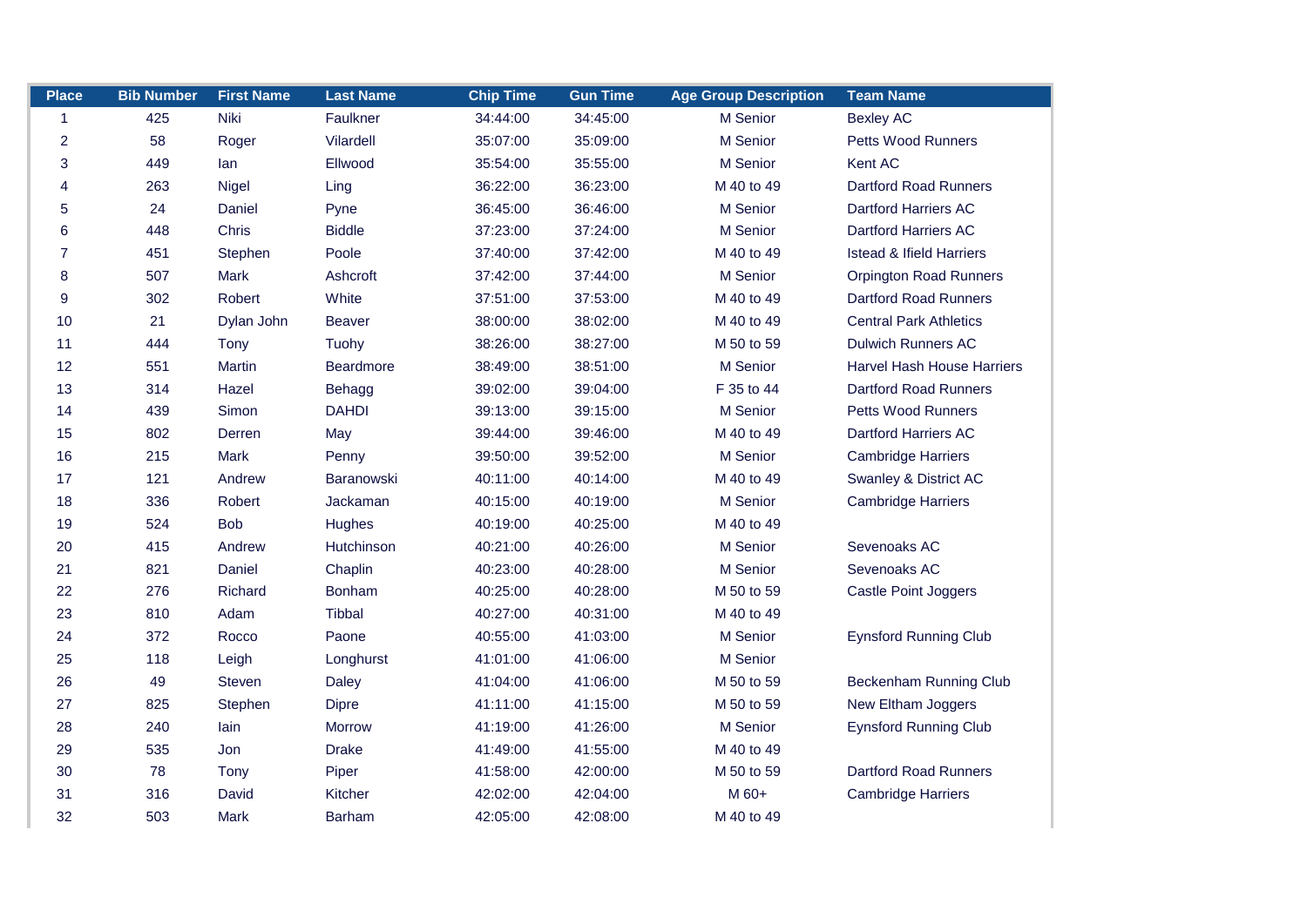| 33 | 37  | Paul           | Dawes              | 42:24:00 | 42:26:00 | M 40 to 49 | <b>Dartford Harriers AC</b>         |
|----|-----|----------------|--------------------|----------|----------|------------|-------------------------------------|
| 34 | 497 | <b>Matthew</b> | Armer              | 42:25:00 | 42:30:00 | M 40 to 49 |                                     |
| 35 | 575 | Michael        | Lochead            | 42:25:00 | 42:32:00 | M Senior   | Sevenoaks AC                        |
| 36 | 275 | Mark           | Pywell             | 42:32:00 | 42:36:00 | M 40 to 49 |                                     |
| 37 | 392 | <b>Steve</b>   | Jarvis             | 42:55:00 | 42:58:00 | M 40 to 49 | <b>Dartford Road Runners</b>        |
| 38 | 431 | andrew         | longhurst          | 42:55:00 | 42:59:00 | M Senior   | <b>Istead &amp; Ifield Harriers</b> |
| 39 | 508 | Mark           | Hattley            | 43:02:00 | 43:05:00 | M 40 to 49 | <b>Orpington Road Runners</b>       |
| 40 | 816 | Andrew         | House              | 43:05:00 | 43:11:00 | M 40 to 49 |                                     |
| 41 | 334 | Michael        | Abousselam         | 43:31:00 | 43:34:00 | M 60+      | <b>Orpington Road Runners</b>       |
| 42 | 562 | Laura          | Portway            | 43:27:00 | 43:37:00 | F 35 to 44 | New Eltham Joggers                  |
| 43 | 455 | <b>Nick</b>    | Marsden            | 43:30:00 | 43:40:00 | M 50 to 59 | <b>Bexley AC</b>                    |
| 44 | 423 | Mark           | Collier            | 43:31:00 | 43:40:00 | M 40 to 49 | <b>Bexley AC</b>                    |
| 45 | 440 | Phil           | Garrod             | 43:32:00 | 43:47:00 | M Senior   | <b>Gravesend Road Runners</b>       |
| 46 | 813 | Matt           | <b>Botten</b>      | 43:46:00 | 43:49:00 | M Senior   |                                     |
| 47 | 120 | Andrew         | <b>Bunt</b>        | 43:45:00 | 44:03:00 | M 50 to 59 | <b>Dartford Road Runners</b>        |
| 48 | 467 | Paul           | Hebden             | 44:03:00 | 44:07:00 | M 40 to 49 | Arena 80 AC                         |
| 49 | 150 | Christopher    | <b>Skone James</b> | 44:00:00 | 44:10:00 | M Senior   |                                     |
| 50 | 547 | <b>Ross</b>    | Harding            | 44:12:00 | 44:18:00 | M Senior   | New Eltham Joggers                  |
| 51 | 66  | Adam           | Poulton            | 44:14:00 | 44:19:00 | M 50 to 59 | <b>Castle Point Joggers</b>         |
| 52 | 416 | Jon            | Hunter             | 44:14:00 | 44:22:00 | M 50 to 59 | <b>Bexley AC</b>                    |
| 53 | 179 | <b>Giles</b>   | Wolfe              | 44:18:00 | 44:26:00 | M 40 to 49 | <b>Orpington Road Runners</b>       |
| 54 | 112 | Andrew         | Mahon              | 44:30:00 | 44:33:00 | M 40 to 49 | <b>Dartford Road Runners</b>        |
| 55 | 478 | James          | Leverington        | 44:29:00 | 44:37:00 | M 40 to 49 |                                     |
| 56 | 806 | Paul           | O'Grady            | 44:29:00 | 44:38:00 | M 40 to 49 | <b>Orpington Road Runner</b>        |
| 57 | 52  | <b>Cliff</b>   | King               | 44:36:00 | 44:40:00 | M 40 to 49 | Castle Point Joggers                |
| 58 | 311 | Anoushka       | Johnson            | 44:35:00 | 44:42:00 | F 35 to 44 | <b>Central Park Athletics</b>       |
| 59 | 312 | Tony           | Durey              | 44:35:00 | 44:42:00 | M 50 to 59 | <b>Central Park Athletics</b>       |
| 60 | 399 | John           | Southworth         | 44:41:00 | 44:51:00 | M Senior   |                                     |
| 61 | 304 | <b>Mick</b>    | <b>Brockwell</b>   | 44:45:00 | 44:54:00 | M 50 to 59 | <b>Orpington Road Runners</b>       |
| 62 | 358 | lan            | Clark              | 44:53:00 | 44:59:00 | M 40 to 49 |                                     |
| 63 | 446 | Alan           | Pope               | 44:38:00 | 45:02:00 | M 50 to 59 | <b>Orpington Road Runners</b>       |
| 64 | 100 | David          | <b>Ballard</b>     | 45:07:00 | 45:11:00 | M 50 to 59 | Dartford Road Runners               |
| 65 | 405 | <b>Steven</b>  | Stockwell          | 45:19:00 | 45:24:00 | M 40 to 49 |                                     |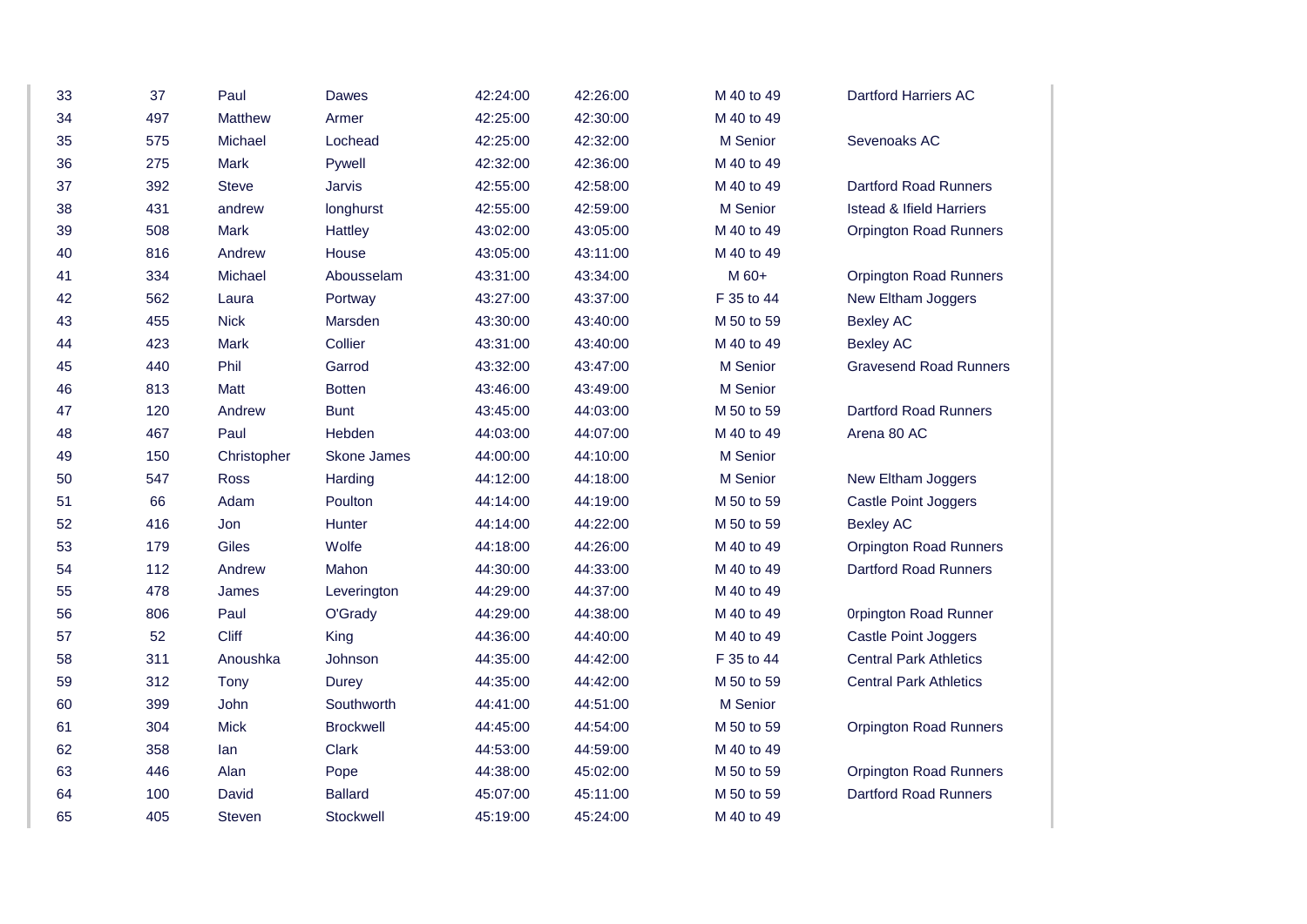| 66 | 458 | James        | <b>Booth</b>   | 45:24:00 | 45:32:00 | M 40 to 49 | Vegan Runners UK                    |
|----|-----|--------------|----------------|----------|----------|------------|-------------------------------------|
| 67 | 351 | Darren       | Harger         | 45:30:00 | 45:33:00 | M 40 to 49 | <b>Istead &amp; Ifield Harriers</b> |
| 68 | 323 | Simon        | Perry          | 45:32:00 | 45:38:00 | M Senior   | <b>Maidstone Harriers</b>           |
| 69 | 192 | Tim          | Gates          | 45:42:00 | 45:46:00 | M 50 to 59 | <b>Dartford Road Runners</b>        |
| 70 | 340 | Michael      | <b>Russell</b> | 45:44:00 | 45:48:00 | M 50 to 59 | <b>Tunbridge Wells Harriers</b>     |
| 71 | 72  | David        | Ringrose       | 45:42:00 | 45:50:00 | M 40 to 49 | <b>Dartford Road Runners</b>        |
| 72 | 402 | Lynne        | Champion       | 45:47:00 | 45:52:00 | F 45 to 54 | <b>Istead &amp; Ifield Harriers</b> |
| 73 | 566 | Sally        | George         | 45:50:00 | 45:55:00 | F 35 to 44 | <b>Istead &amp; Ifield Harriers</b> |
| 74 | 516 | <b>Terry</b> | Felvus         | 45:58:00 | 46:04:00 | M Senior   | <b>Dartford Road Runners</b>        |
| 75 | 43  | Dan          | Fotheringham   | 45:52:00 | 46:09:00 | M 40 to 49 | <b>Central Park Athletics</b>       |
| 76 | 95  | John         | Sweeney        | 46:06:00 | 46:10:00 | M 50 to 59 | <b>Castle Point Joggers</b>         |
| 77 | 119 | Keith        | <b>Bishop</b>  | 46:09:00 | 46:15:00 | M 50 to 59 | <b>Dartford Road Runners</b>        |
| 78 | 559 | Andrew       | Lambert        | 46:14:00 | 46:28:00 | M 50 to 59 | <b>Bromley Veterans AC</b>          |
| 79 | 464 | Mark         | Smith          | 46:25:00 | 46:32:00 | M Senior   | <b>Central Park Athletics</b>       |
| 80 | 293 | David        | Farrell        | 46:28:00 | 46:33:00 | M 60+      | <b>Dartford Road Runners</b>        |
| 81 | 489 | Antony       | Mitchell       | 46:25:00 | 46:35:00 | M 40 to 49 |                                     |
| 82 | 242 | Hayley       | Mardle         | 46:02:00 | 46:41:00 | F Senior   | <b>Eynsford Running Club</b>        |
| 83 | 76  | Graeme       | <b>Edwards</b> | 46:36:00 | 46:43:00 | M 40 to 49 | <b>Castle Point Joggers</b>         |
| 84 | 88  | James        | <b>Merry</b>   | 46:25:00 | 46:47:00 | M Senior   | <b>SLGR</b>                         |
| 85 | 342 | Allan        | <b>Tilbury</b> | 46:27:00 | 46:52:00 | M Senior   |                                     |
| 86 | 517 | Toby         | Short          | 46:01:00 | 46:53:00 | M 40 to 49 |                                     |
| 87 | 330 | james        | gostick        | 47:00:00 | 47:15:00 | M Senior   | <b>Gravesend Road Runners</b>       |
| 88 | 529 | Antony       | Horlock        | 47:11:00 | 47:18:00 | M 50 to 59 | Sevenoaks AC                        |
| 89 | 408 | Stephen      | lawrence       | 47:11:00 | 47:21:00 | M 40 to 49 | <b>Bexley AC</b>                    |
| 90 | 491 | Benedetto    | <b>Baldini</b> | 47:11:00 | 47:23:00 | M Senior   | New Eltham Joggers                  |
| 91 | 299 | Victoria     | Wright         | 47:19:00 | 47:26:00 | F Senior   | <b>Istead &amp; Ifield Harriers</b> |
| 92 | 165 | Chris        | Dellow         | 47:20:00 | 47:26:00 | M 60+      | <b>Dartford Road Runners</b>        |
| 93 | 472 | Danny        | Espinola       | 47:20:00 | 47:32:00 | M Senior   |                                     |
| 94 | 206 | Charlotte    | Wood           | 47:27:00 | 47:33:00 | F Senior   | Dartford Road Runners               |
| 95 | 553 | Mario        | Ruberto        | 47:21:00 | 47:35:00 | M 40 to 49 | <b>Central Park Athletics</b>       |
| 96 | 565 | Jennifer     | <b>Neal</b>    | 47:25:00 | 47:35:00 | F 45 to 54 | New Eltham Joggers                  |
| 97 | 435 | Simon        | Sen            | 47:25:00 | 47:38:00 | M Senior   |                                     |
| 98 | 807 | Liz          | <b>Brookes</b> | 47:37:00 | 47:45:00 | F 35 to 44 |                                     |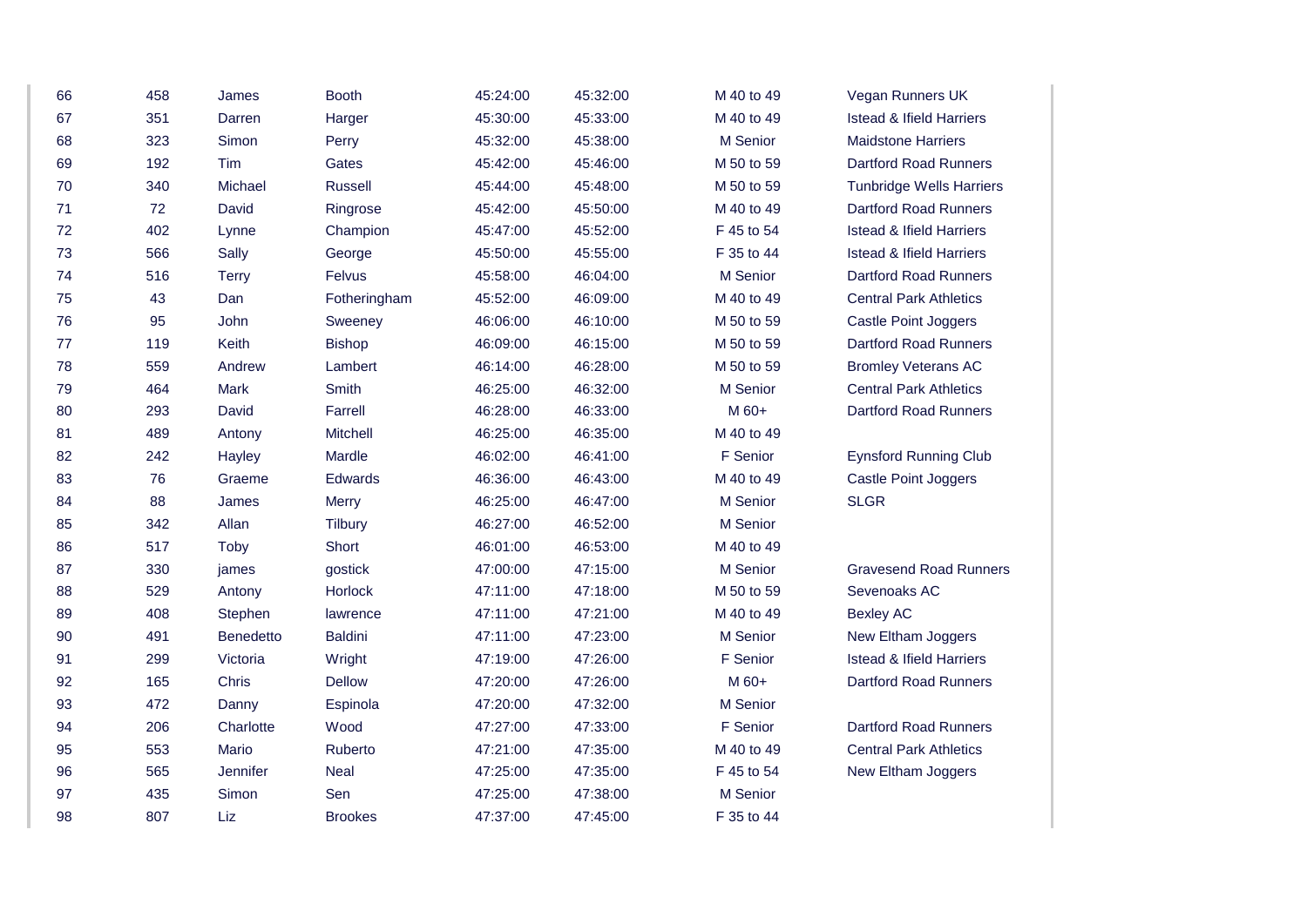| 99  | 430 | Paul         | Miller             | 47:35:00 | 47:46:00 | M 40 to 49 |                                     |
|-----|-----|--------------|--------------------|----------|----------|------------|-------------------------------------|
| 100 | 266 | Dominic      | Montford           | 47:52:00 | 47:58:00 | M 40 to 49 | <b>Istead &amp; Ifield Harriers</b> |
| 101 | 540 | Russell      | McIntyre           | 47:57:00 | 48:05:00 | M 40 to 49 |                                     |
| 102 | 133 | Jacqueline   | King               | 48:06:00 | 48:11:00 | F 45 to 54 | <b>Istead &amp; Ifield Harriers</b> |
| 103 | 417 | Jan          | <b>Baltruschat</b> | 48:06:00 | 48:14:00 | M 50 to 59 | New Eltham Joggers                  |
| 104 | 364 | <b>Scott</b> | Reeves             | 48:08:00 | 48:14:00 | M 40 to 49 | <b>Dartford Road Runners</b>        |
| 105 | 395 | Melanie      | <b>Burdett</b>     | 48:03:00 | 48:14:00 | F 35 to 44 | Beckenham Running Club              |
| 106 | 379 | Gillian      | Selman             | 48:05:00 | 48:14:00 | F 45 to 54 | Petts Wood Runners                  |
| 107 | 164 | Jonathan     | Algar              | 47:52:00 | 48:16:00 | M 40 to 49 | <b>SLGR</b>                         |
| 108 | 480 | Maria        | Hjorth             | 48:09:00 | 48:18:00 | F 45 to 54 | New Eltham Joggers                  |
| 109 | 348 | Clare        | <b>Brown</b>       | 48:05:00 | 48:18:00 | F 45 to 54 | Tonbridge AC                        |
| 110 | 519 | <b>Nick</b>  | <b>Tippey</b>      | 47:29:00 | 48:20:00 | M 50 to 59 | <b>Harvel Hash House Harriers</b>   |
| 111 | 87  | Lisa         | <b>Briggs</b>      | 48:15:00 | 48:27:00 | F 35 to 44 | <b>Dartford Road Runners</b>        |
| 112 | 247 | John         | Crockford          | 48:14:00 | 48:27:00 | M 40 to 49 | <b>Gravesend Road Runners</b>       |
| 113 | 584 | Julian       | Whittaker          | 48:04:00 | 48:31:00 | M 40 to 49 | Unattached                          |
| 114 | 570 | David        | <b>Brand</b>       | 48:05:00 | 48:32:00 | M 50 to 59 |                                     |
| 115 | 424 | Jim          | Faulkner           | 48:24:00 | 48:33:00 | M 50 to 59 | <b>Bexley AC</b>                    |
| 116 | 349 | James        | Unwin              | 48:10:00 | 48:35:00 | M 50 to 59 | Blackheath & Bromley AC             |
| 117 | 572 | Amanda       | Williams           | 48:36:00 | 48:41:00 | F 35 to 44 | <b>Orpington Road Runners</b>       |
| 118 | 815 | John         | Moorcroft          | 47:57:00 | 48:42:00 | M 50 to 59 |                                     |
| 119 | 20  | Stephen      | <b>Burgess</b>     | 48:26:00 | 48:44:00 | M 40 to 49 | <b>Central Park Athletics</b>       |
| 120 | 433 | David        | White              | 48:33:00 | 48:46:00 | M 40 to 49 |                                     |
| 121 | 527 | John         | Wilkins            | 48:30:00 | 48:47:00 | M 60+      | <b>Istead &amp; Ifield Harriers</b> |
| 122 | 498 | Sean         | Wortham            | 48:20:00 | 48:48:00 | M Senior   |                                     |
| 123 | 274 | Stephanie    | Wood               | 48:43:00 | 48:50:00 | F 45 to 54 | <b>Dartford Harriers AC</b>         |
| 124 | 453 | Graham       | Davis              | 48:42:00 | 48:54:00 | M 40 to 49 |                                     |
| 125 | 513 | Gavin        | <b>Banks</b>       | 48:43:00 | 48:56:00 | M Senior   |                                     |
| 126 | 432 | Mark         | Sesnan             | 48:47:00 | 49:00:00 | M 60+      |                                     |
| 127 | 552 | David        | Kent               | 48:50:00 | 49:00:00 | M 50 to 59 |                                     |
| 128 | 819 | <b>Steve</b> | <b>Rich</b>        | 48:15:00 | 49:02:00 | M 40 to 49 | <b>Harvel Hash House Harriers</b>   |
| 129 | 521 | Leon         | Woodiwiss          | 48:12:00 | 49:04:00 | M 40 to 49 |                                     |
| 130 | 514 | Justin       | Hall               | 48:43:00 | 49:04:00 | M 40 to 49 |                                     |
| 131 | 577 | Michele      | Tansley            | 48:59:00 | 49:04:00 | F 45 to 54 |                                     |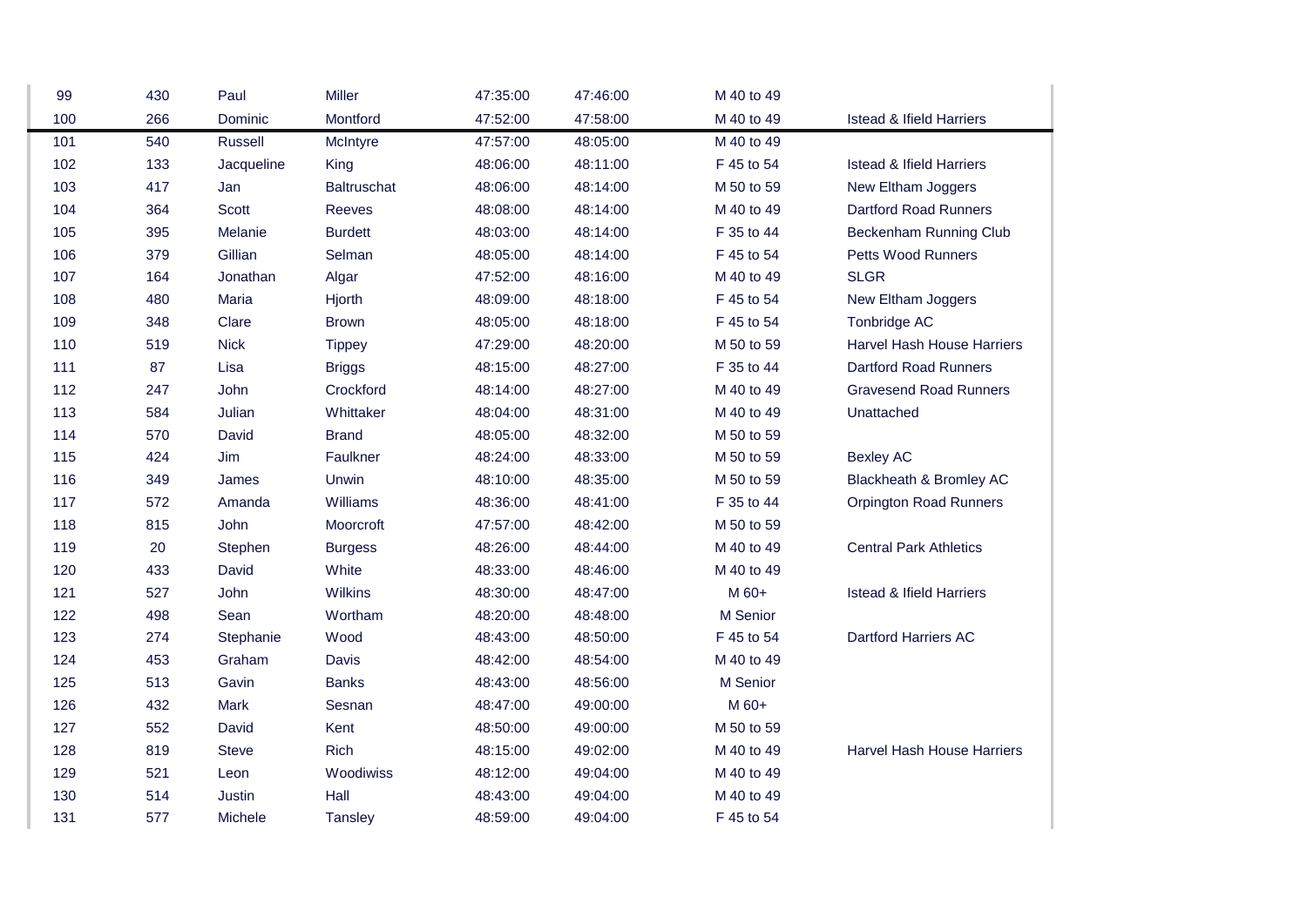| 132 | 569 | Alan           | Smith            | 48:39:00 | 49:05:00 | M Senior   | <b>SLGR</b>                         |
|-----|-----|----------------|------------------|----------|----------|------------|-------------------------------------|
| 133 | 370 | Paul           | <b>Dryden</b>    | 48:58:00 | 49:11:00 | M 50 to 59 | Petts Wood Runners                  |
| 134 | 512 | Phil           | Sweeting         | 48:48:00 | 49:11:00 | M 40 to 49 |                                     |
| 135 | 428 | Steven         | <b>Brown</b>     | 48:48:00 | 49:13:00 | M Senior   |                                     |
| 136 | 107 | lan            | Martin           | 49:11:00 | 49:17:00 | M Senior   | <b>Dartford Road Runners</b>        |
| 137 | 80  | <b>Bridgit</b> | Weekes           | 49:07:00 | 49:17:00 | $F 55+$    |                                     |
| 138 | 225 | Jamie          | Porter           | 49:08:00 | 49:19:00 | M Senior   | <b>Eynsford Running Club</b>        |
| 139 | 60  | Patrick        | <b>Buchanan</b>  | 49:17:00 | 49:24:00 | M 40 to 49 |                                     |
| 140 | 589 | Guy            | McLaughlin       | 49:17:00 | 49:27:00 | M Senior   |                                     |
| 141 | 419 | Lynette        | <b>Boston</b>    | 49:15:00 | 49:28:00 | F 45 to 54 | New Eltham Joggers                  |
| 142 | 115 | Martin         | Flynn            | 49:14:00 | 49:28:00 | M Senior   | <b>Gravesend Road Runners</b>       |
| 143 | 400 | Matt           | Leech            | 49:05:00 | 49:31:00 | M 50 to 59 |                                     |
| 144 | 67  | Phil           | <b>Batchelor</b> | 49:10:00 | 49:35:00 | M 50 to 59 | <b>SLGR</b>                         |
| 145 | 801 | David          | Cheeseman        | 49:23:00 | 49:36:00 | M 50 to 59 | New Eltham Joggers                  |
| 146 | 407 | Terence        | Merry            | 49:15:00 | 49:39:00 | M 40 to 49 |                                     |
| 147 | 202 | <b>Stuart</b>  | Wilson           | 49:28:00 | 49:39:00 | M 50 to 59 | Beckenham Running Club              |
| 148 | 389 | Nigel          | Williamson       | 49:39:00 | 49:47:00 | M 40 to 49 |                                     |
| 149 | 65  | Garry          | Hill             | 49:23:00 | 49:50:00 | M Senior   | <b>Bexley AC</b>                    |
| 150 | 485 | John           | <b>Burcham</b>   | 49:19:00 | 49:53:00 | M 50 to 59 | <b>Eynsford Running Club</b>        |
| 151 | 564 | Richard        | Harris           | 49:28:00 | 49:55:00 | M 40 to 49 |                                     |
| 152 | 152 | Emma           | <b>Brown</b>     | 49:53:00 | 50:00:00 | F 35 to 44 | <b>Dartford Road Runners</b>        |
| 153 | 386 | David          | Patterson        | 49:25:00 | 50:00:00 | M Senior   |                                     |
| 154 | 111 | lan            | Childs           | 49:35:00 | 50:00:00 | M 40 to 49 |                                     |
| 155 | 481 | Mark           | Jenkinson        | 49:49:00 | 50:03:00 | M 40 to 49 | New Eltham Joggers                  |
| 156 | 262 | Samantha       | Geear            | 49:52:00 | 50:06:00 | F 45 to 54 |                                     |
| 157 | 422 | Sarah          | Shewell          | 50:00:00 | 50:07:00 | $F 55+$    | Sevenoaks AC                        |
| 158 | 196 | Stephen        | Cason            | 49:50:00 | 50:08:00 | M 50 to 59 | <b>Istead &amp; Ifield Harriers</b> |
| 159 | 563 | Ken            | <b>Baksh</b>     | 49:51:00 | 50:09:00 | M 60+      | Beckenham Running Club              |
| 160 | 465 | <b>Steve</b>   | Gunning          | 49:54:00 | 50:09:00 | M 50 to 59 |                                     |
| 161 | 818 | Riana          | <b>Barnard</b>   | 50:00:00 | 50:11:00 | F 35 to 44 |                                     |
| 162 | 466 | Stephen        | Roles            | 49:51:00 | 50:13:00 | M 60+      |                                     |
| 163 | 545 | Jevgenij       | Kazanov          | 49:53:00 | 50:16:00 | M 60+      |                                     |
| 164 | 568 | Robert         | <b>Hicks</b>     | 49:47:00 | 50:16:00 | M Senior   |                                     |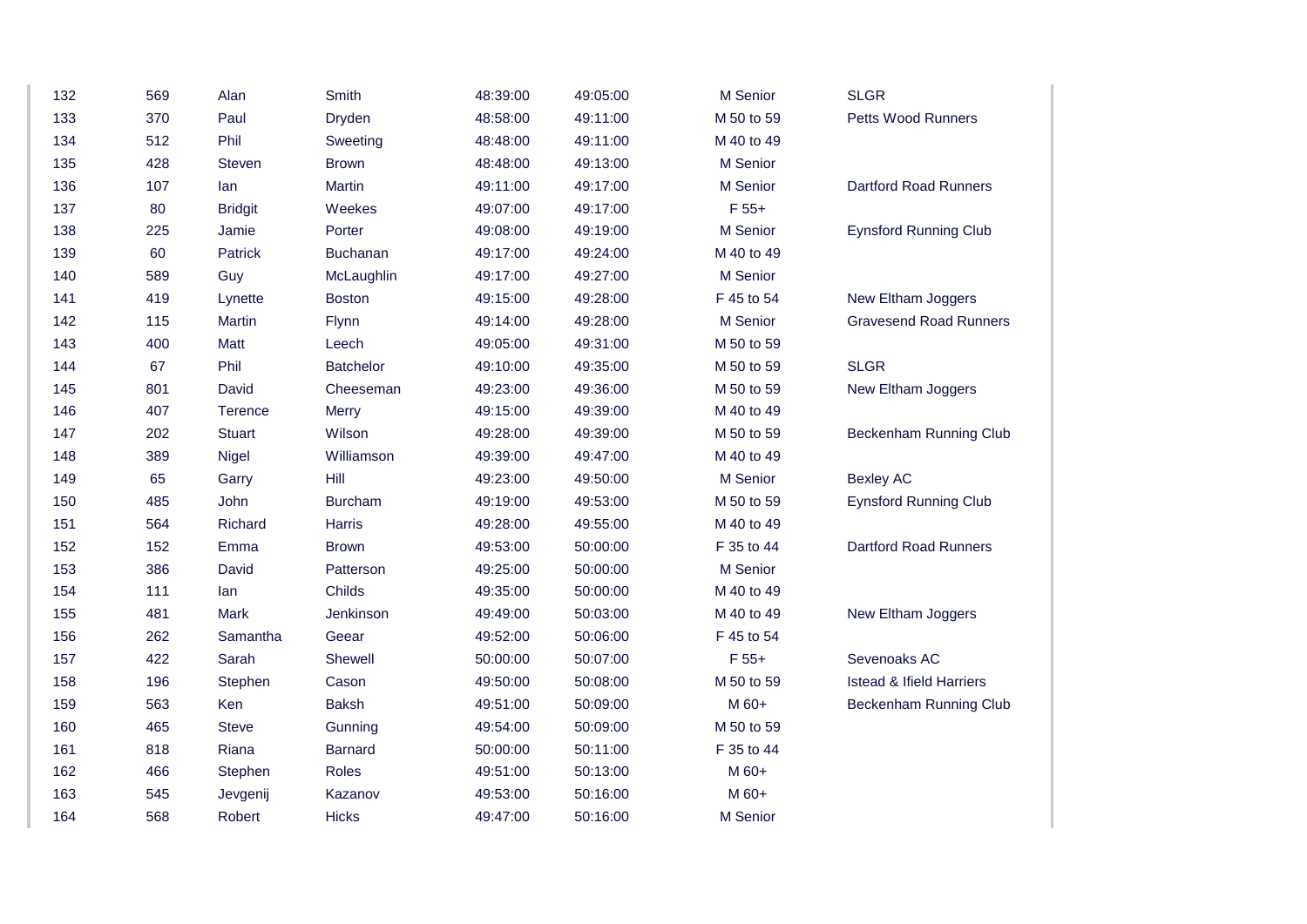| 165 | 42           | lan           | Hart           | 50:12:00 | 50:22:00 | M 50 to 59 | <b>Castle Point Joggers</b>         |
|-----|--------------|---------------|----------------|----------|----------|------------|-------------------------------------|
| 166 | 280          | Lee           | Homans-Yau     | 49:41:00 | 50:23:00 | M Senior   |                                     |
| 167 | 811          | Ken           | Phillips       | 50:02:00 | 50:25:00 | M 50 to 59 |                                     |
| 168 | 26           | Rob           | O'Halloran     | 50:09:00 | 50:27:00 | M 40 to 49 | <b>Central Park Athletics</b>       |
| 169 | 294          | Amanda        | Link           | 50:22:00 | 50:33:00 | F 35 to 44 |                                     |
| 170 | 332          | Soheel        | Bhandari       | 50:25:00 | 50:36:00 | M 60+      | <b>Bromley Veterans AC</b>          |
| 171 | 473          | Tanya         | Lorenzotti     | 50:28:00 | 50:39:00 | F Senior   | Orpington Road Runner               |
| 172 | 32           | Renee         | Young          | 50:34:00 | 50:42:00 | F 45 to 54 | <b>Central Park Athletics</b>       |
| 173 | 459          | Kate          | Evan-Jones     | 50:37:00 | 50:47:00 | $F 55+$    | New Eltham Joggers                  |
| 174 | 319          | <b>Terry</b>  | Cook           | 50:34:00 | 50:50:00 | M 60+      | <b>Dartford Road Runners</b>        |
| 175 | 588          | William       | Ranstorne      | 50:36:00 | 50:51:00 | M Senior   |                                     |
| 176 | 548          | lan           | Dickson        | 50:10:00 | 51:01:00 | M 60+      |                                     |
| 177 | 307          | Nigel         | Kent           | 50:58:00 | 51:09:00 | M 50 to 59 | New Eltham Joggers                  |
| 178 | 238          | Kelly         | Noble          | 51:02:00 | 51:14:00 | F 35 to 44 | <b>Eynsford Running Club</b>        |
| 179 | 172          | Sue           | Wells          | 50:56:00 | 51:17:00 | F 35 to 44 |                                     |
| 180 | 354          | Marijana      | Urbany         | 50:53:00 | 51:20:00 | F 45 to 54 | <b>Bromley Veterans AC</b>          |
| 181 | 468          | Guy           | Williams       | 50:31:00 | 51:22:00 | M 40 to 49 |                                     |
| 182 | 231          | Phil          | Wells          | 50:29:00 | 51:29:00 | M 50 to 59 | <b>Dartford Road Runners</b>        |
| 183 | 359          | sarah         | Ratcliffe      | 51:06:00 | 51:33:00 | F 45 to 54 | <b>Orpington Road Runners</b>       |
| 184 | 255          | Nicola Jayne  | Clarke         | 51:24:00 | 51:38:00 | F 45 to 54 | <b>Istead &amp; Ifield Harriers</b> |
| 185 | 217          | Robert        | Sayers         | 51:26:00 | 51:39:00 | M 40 to 49 | <b>Eynsford Running Club</b>        |
| 186 | 234          | Ronnie        | <b>Mewes</b>   | 51:29:00 | 51:40:00 | M Senior   | <b>Plumstead Runners</b>            |
| 187 | $\mathbf{1}$ | James         | Hamshare       | 50:58:00 | 51:40:00 | M 40 to 49 |                                     |
| 188 | 438          | Jeremy        | <b>Bayliss</b> | 51:36:00 | 51:42:00 | M 40 to 49 |                                     |
| 189 | 437          | Michael       | Nikolich       | 51:34:00 | 51:42:00 | M Senior   |                                     |
| 190 | 315          | Rebecca       | Larkin         | 51:31:00 | 51:46:00 | F Senior   |                                     |
| 191 | 814          | Robert        | Moses          | 51:25:00 | 51:53:00 | M 40 to 49 |                                     |
| 192 | 148          | Patrick       | Austin         | 51:32:00 | 52:00:00 | M 50 to 59 | <b>Cambridge Harriers</b>           |
| 193 | 586          | <b>Stuart</b> | Williams       | 51:40:00 | 52:03:00 | M 50 to 59 | <b>Datchet Dashers</b>              |
| 194 | 477          | Renee         | Ojikutu        | 51:30:00 | 52:07:00 | F Senior   | <b>Central Park Athletics</b>       |
| 195 | 289          | Simon         | Page           | 51:26:00 | 52:08:00 | M 40 to 49 |                                     |
| 196 | 325          | Gary          | Donovan        | 52:08:00 | 52:10:00 | M 50 to 59 |                                     |
| 197 | 373          | Sarah         | Turner         | 51:37:00 | 52:15:00 | F Senior   | <b>Eynsford Running Club</b>        |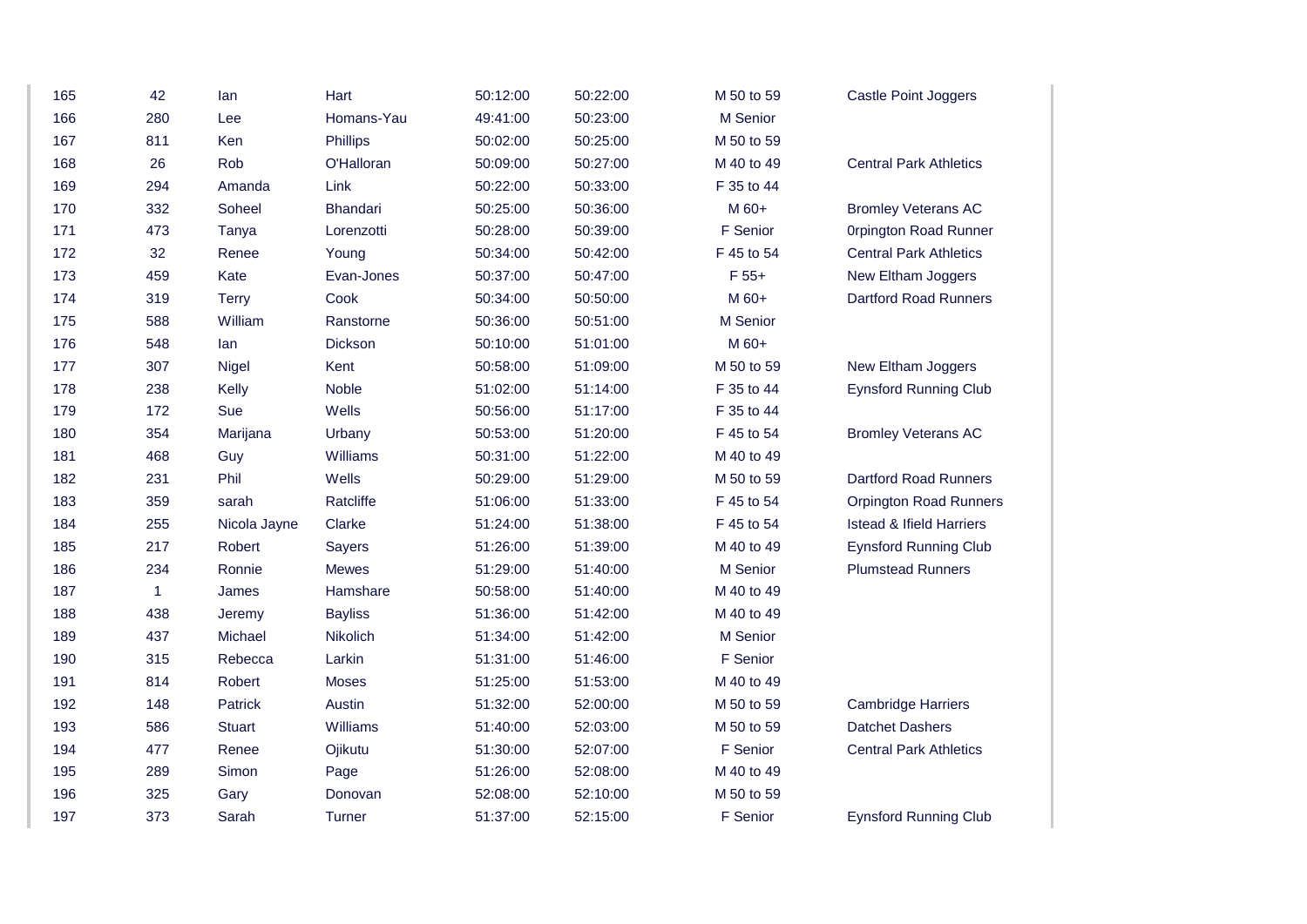| 198 | 401 | Anna           | Ridout          | 51:49:00 | 52:21:00 | F Senior   | <b>Dartford Road Runners</b>        |
|-----|-----|----------------|-----------------|----------|----------|------------|-------------------------------------|
| 199 | 817 | Sophie         | House           | 52:16:00 | 52:27:00 | F 45 to 54 |                                     |
| 200 | 380 | Andrew         | Cornford        | 51:56:00 | 52:29:00 | M 50 to 59 | <b>SLGR</b>                         |
| 201 | 97  | <b>Barry</b>   | Bell            | 52:12:00 | 52:30:00 | M 60+      | <b>Istead &amp; Ifield Harriers</b> |
| 202 | 429 | Dan            | Webster         | 51:54:00 | 52:33:00 | M 40 to 49 |                                     |
| 203 | 414 | Paul           | Kain            | 52:17:00 | 52:39:00 | M 40 to 49 | New Eltham Joggers                  |
| 204 | 157 | Mark           | <b>Browne</b>   | 52:09:00 | 52:42:00 | M 50 to 59 | <b>SLGR</b>                         |
| 205 | 141 | Gary           | <b>Bignell</b>  | 52:34:00 | 52:43:00 | M 40 to 49 | <b>Dartford Road Runners</b>        |
| 206 | 155 | Alexandra      | Cooper          | 52:26:00 | 52:49:00 | F 45 to 54 | <b>Dartford Road Runners</b>        |
| 207 | 583 | <b>Steve</b>   | Durden          | 52:30:00 | 52:50:00 | M 40 to 49 | Unattached                          |
| 208 | 81  | Suzanne        | Croft           | 52:21:00 | 52:53:00 | F 35 to 44 |                                     |
| 209 | 826 | David          | Harbottle       | 52:39:00 | 52:54:00 | M 50 to 59 |                                     |
| 210 | 546 | Mark           | Evans           | 52:07:00 | 52:59:00 | M 40 to 49 | <b>Harvel Hash House Harriers</b>   |
| 211 | 298 | Sarah          | Regan           | 52:37:00 | 53:03:00 | F 45 to 54 | <b>Petts Wood Runners</b>           |
| 212 | 169 | Jason          | <b>Beaney</b>   | 52:45:00 | 53:03:00 | M 50 to 59 | <b>Istead &amp; Ifield Harriers</b> |
| 213 | 827 | Sam            | Dichphoet       | 52:55:00 | 53:11:00 | M 50 to 59 | New Eltham Joggers                  |
| 214 | 229 | Mark           | Wells           | 52:53:00 | 53:14:00 | M Senior   | <b>Dartford Road Runners</b>        |
| 215 | 388 | Lesley         | Pilson          | 52:54:00 | 53:19:00 | F Senior   | <b>SLGR</b>                         |
| 216 | 158 | Chris          | Preston         | 52:45:00 | 53:20:00 | M 40 to 49 | <b>SLGR</b>                         |
| 217 | 136 | Darren         | <b>Moss</b>     | 53:13:00 | 53:23:00 | M 40 to 49 | <b>Dartford Road Runners</b>        |
| 218 | 328 | Richey         | Estcourt        | 53:18:00 | 53:23:00 | M 40 to 49 | <b>Dartford Road Runners</b>        |
| 219 | 248 | Eileen         | Hudson          | 53:15:00 | 53:29:00 | F 45 to 54 | <b>Gravesend Road Runners</b>       |
| 220 | 219 | <b>Stewart</b> | Howe            | 53:19:00 | 53:41:00 | M 50 to 59 |                                     |
| 221 | 197 | Susan          | Beecham         | 53:25:00 | 53:42:00 | $F 55+$    | <b>Istead &amp; Ifield Harriers</b> |
| 222 | 8   | Karen          | Lucking         | 52:59:00 | 53:43:00 | F 45 to 54 |                                     |
| 223 | 29  | Mark           | Mcmillan        | 53:29:00 | 53:44:00 | M 40 to 49 | <b>Central Park Athletics</b>       |
| 224 | 557 | Simon          | Cozens          | 53:06:00 | 53:47:00 | M 50 to 59 |                                     |
| 225 | 452 | Julia          | Cole            | 53:36:00 | 53:50:00 | $F 55+$    |                                     |
| 226 | 344 | Gareth         | Dowling         | 53:28:00 | 53:56:00 | M 50 to 59 | <b>Bromley Veterans AC</b>          |
| 227 | 105 | Kayley         | Loft            | 53:49:00 | 53:58:00 | F Senior   | <b>Dartford Road Runners</b>        |
| 228 | 803 | <b>Tracy</b>   | Dickenson       | 53:20:00 | 54:00:00 | F 35 to 44 |                                     |
| 229 | 241 | Mulika         | OJIKUTU-Harnett | 53:22:00 | 54:00:00 | F 35 to 44 | <b>Eynsford Running Club</b>        |
| 230 | 273 | Megan          | Davis           | 53:53:00 | 54:04:00 | F Senior   | <b>Dartford Road Runners</b>        |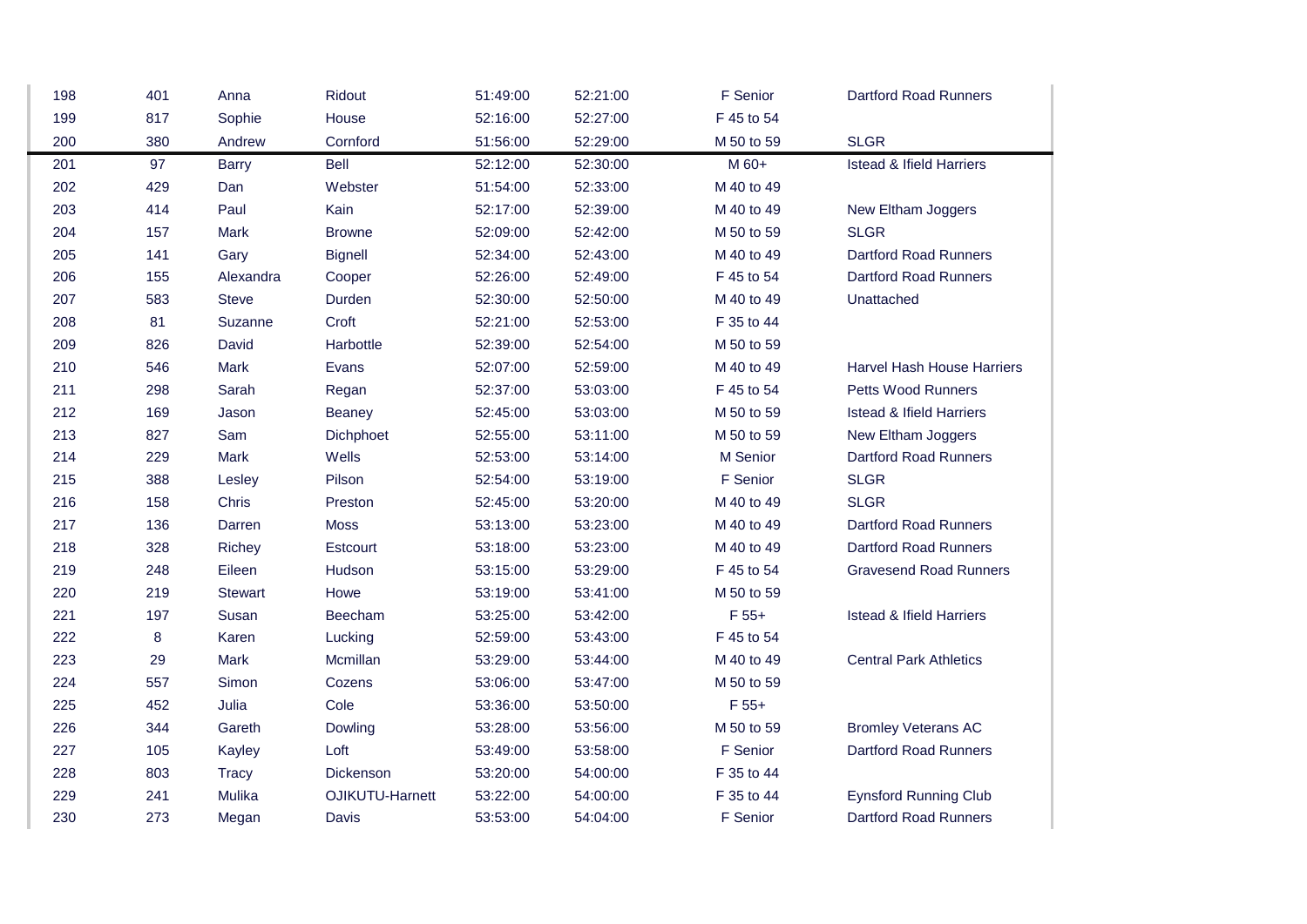| 231 | 44  | Kairen         | Hart           | 53:49:00 | 54:05:00 | F 45 to 54 |                                     |
|-----|-----|----------------|----------------|----------|----------|------------|-------------------------------------|
| 232 | 528 | Juan           | Ferreya        | 53:41:00 | 54:05:00 | M 40 to 49 |                                     |
| 233 | 490 | lan            | Auborn         | 53:49:00 | 54:09:00 | M 50 to 59 |                                     |
| 234 | 541 | Kelly          | Baverstock     | 53:30:00 | 54:10:00 | M 40 to 49 |                                     |
| 235 | 369 | Peter          | Cane           | 54:02:00 | 54:13:00 | M 60+      | New Eltham Joggers                  |
| 236 | 205 | <b>Barry</b>   | Smith          | 53:34:00 | 54:15:00 | M 60+      |                                     |
| 237 | 200 | Katy           | Munt           | 53:59:00 | 54:17:00 | F 35 to 44 |                                     |
| 238 | 5   | David          | Smith          | 53:34:00 | 54:18:00 | M 50 to 59 |                                     |
| 239 | 353 | Paul           | Cregg          | 53:57:00 | 54:24:00 | M 50 to 59 | Beckenham Running Club              |
| 240 | 355 | Darren         | Aylward        | 54:01:00 | 54:26:00 | M 50 to 59 | <b>SLGR</b>                         |
| 241 | 331 | Simon          | Powell         | 54:01:00 | 54:28:00 | M 50 to 59 | <b>Bromley Veterans AC</b>          |
| 242 | 476 | Chris          | Gosden         | 54:24:00 | 54:33:00 | M 50 to 59 | <b>Bexley AC</b>                    |
| 243 | 166 | Anne           | <b>Dellow</b>  | 54:02:00 | 54:34:00 | $F 55+$    | <b>Dartford Road Runners</b>        |
| 244 | 180 | Amanda         | Callow         | 54:21:00 | 54:36:00 | F 45 to 54 |                                     |
| 245 | 178 | <b>Brian</b>   | Sidell         | 54:28:00 | 54:39:00 | M 50 to 59 | <b>Dartford Road Runners</b>        |
| 246 | 129 | David          | Hall           | 54:25:00 | 54:42:00 | M 50 to 59 |                                     |
| 247 | 506 | Andy           | Whitnell       | 54:32:00 | 54:48:00 | M 50 to 59 | <b>Bexley AC</b>                    |
| 248 | 322 | Mark           | Darby          | 54:09:00 | 54:50:00 | M 50 to 59 |                                     |
| 249 | 269 | Gepffrey       | Hackett        | 54:27:00 | 54:50:00 | M 60+      |                                     |
| 250 | 71  | Ros            | Turgut         | 54:39:00 | 54:51:00 | F 45 to 54 | <b>Orpington Road Runners</b>       |
| 251 | 116 | Paul           | Kent           | 54:36:00 | 55:03:00 | M 50 to 59 | <b>Cambridge Harriers</b>           |
| 252 | 221 | Roger          | Harris         | 54:42:00 | 55:09:00 | M 60+      | <b>Bromley Veterans AC</b>          |
| 253 | 511 | Daniel         | Truman         | 54:53:00 | 55:14:00 | M Senior   |                                     |
| 254 | 436 | Mark           | Wrafter        | 55:07:00 | 55:15:00 | M 40 to 49 |                                     |
| 255 | 227 | Lionel         | <b>Stielow</b> | 55:02:00 | 55:17:00 | M 60+      | Sevenoaks AC                        |
| 256 | 411 | lan            | Chapman        | 54:47:00 | 55:19:00 | M 50 to 59 | <b>SLGR</b>                         |
| 257 | 195 | <b>Barbara</b> | Ockendon       | 54:50:00 | 55:19:00 | $F 55+$    | <b>Istead &amp; Ifield Harriers</b> |
| 258 | 278 | Sam            | Manning        | 55:11:00 | 55:26:00 | M Senior   |                                     |
| 259 | 209 | Andrew         | Hinds          | 55:06:00 | 55:27:00 | M 60+      | Beckenham Running Club              |
| 260 | 812 | Mark           | Aldam          | 54:31:00 | 55:30:00 | M 50 to 59 |                                     |
| 261 | 368 | Paul           | Hooper         | 54:52:00 | 55:31:00 | M 60+      | <b>Dartford Road Runners</b>        |
| 262 | 484 | Paul           | Moore          | 54:50:00 | 55:33:00 | M 50 to 59 |                                     |
| 263 | 250 | Sarah          | Fisher         | 55:19:00 | 55:35:00 | F 35 to 44 |                                     |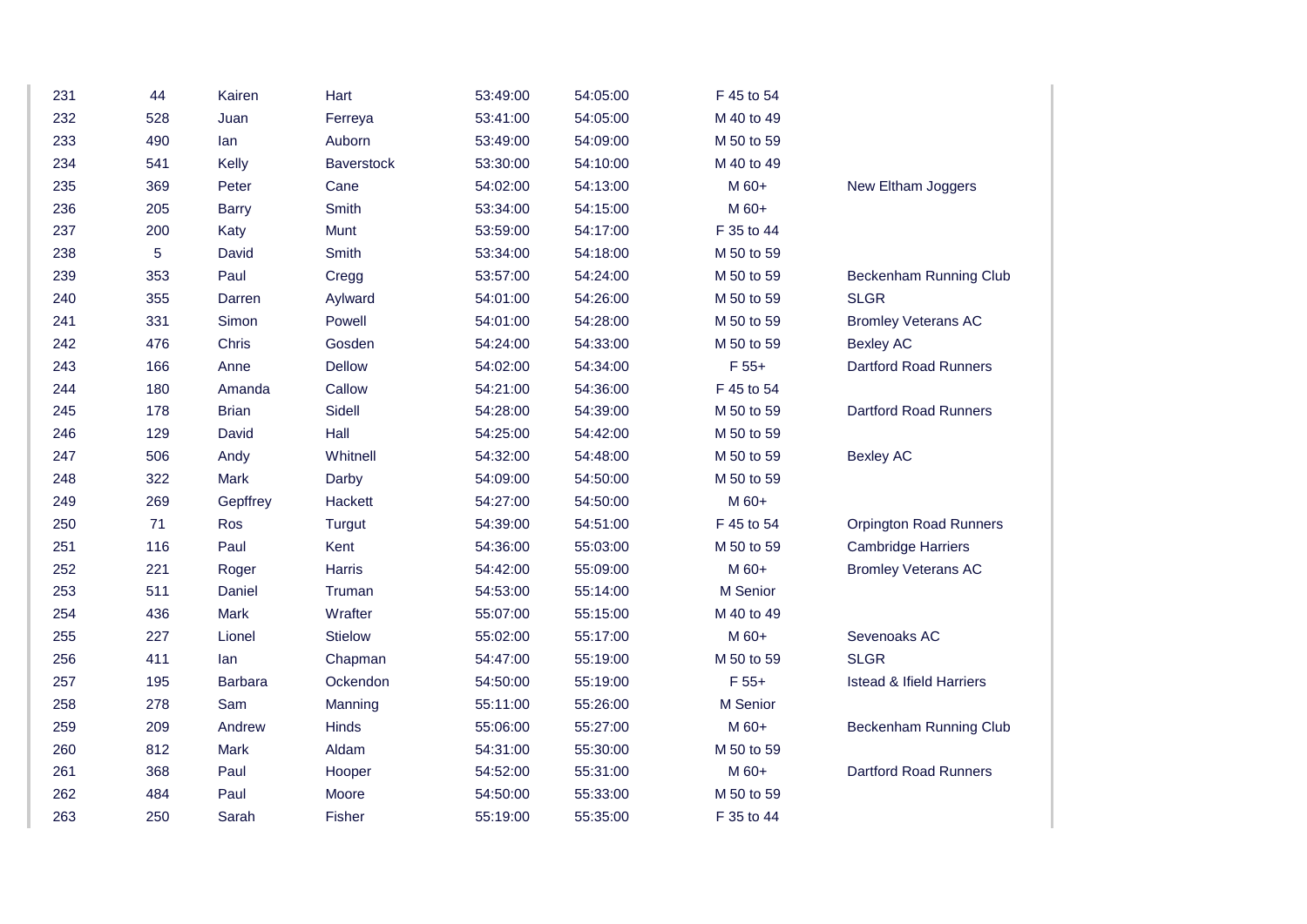| 264 | 474 | Nello          | Lorenzotti    | 55:26:00 | 55:39:00 | M 50 to 59 | New Eltham Joggers                  |
|-----|-----|----------------|---------------|----------|----------|------------|-------------------------------------|
| 265 | 360 | Sinead         | <b>Norris</b> | 55:26:00 | 55:40:00 | F 35 to 44 | New Eltham Joggers                  |
| 266 | 341 | Martina        | <b>Bunker</b> | 55:16:00 | 55:42:00 | F 35 to 44 |                                     |
| 267 | 267 | Rebecca        | Tormey        | 55:26:00 | 55:45:00 | F 35 to 44 | <b>Istead &amp; Ifield Harriers</b> |
| 268 | 268 | Tina           | Smith         | 55:39:00 | 55:52:00 | F 45 to 54 |                                     |
| 269 | 337 | Nolan          | Wilde         | 55:37:00 | 55:57:00 | M 40 to 49 | <b>Maidstone Harriers</b>           |
| 270 | 518 | Jessica        | <b>Spears</b> | 55:07:00 | 55:58:00 | F 45 to 54 | <b>Harvel Hash House Harriers</b>   |
| 271 | 363 | Jane           | Gough         | 55:36:00 | 56:06:00 | F 35 to 44 | QBE Running Club                    |
| 272 | 823 | Paul           | Spicer        | 55:51:00 | 56:12:00 | M 40 to 49 |                                     |
| 273 | 277 | Paul           | Manning       | 55:58:00 | 56:15:00 | M Senior   |                                     |
| 274 | 530 | Robert         | <b>Boston</b> | 56:00:00 | 56:16:00 | M 40 to 49 | New Eltham Joggers                  |
| 275 | 208 | Nicola         | Howard        | 55:57:00 | 56:17:00 | F 45 to 54 | Beckenham Running Club              |
| 276 | 173 | <b>Tracy</b>   | Read          | 55:59:00 | 56:21:00 | F 45 to 54 |                                     |
| 277 | 409 | Jay            | Walker        | 55:46:00 | 56:22:00 | F 35 to 44 |                                     |
| 278 | 828 | Kathleen       | Giovanelli    | 56:00:00 | 56:26:00 | F 35 to 44 | <b>Dartford Road Runners</b>        |
| 279 | 305 | Michelle       | Pryke         | 55:40:00 | 56:26:00 | F 45 to 54 |                                     |
| 280 | 499 | Adele          | Tudor         | 55:59:00 | 56:26:00 | F 45 to 54 |                                     |
| 281 | 318 | <b>Nick</b>    | Curnow        | 56:19:00 | 56:32:00 | M 40 to 49 |                                     |
| 282 | 194 | Sarah          | Honour        | 56:01:00 | 56:33:00 | F Senior   | <b>SLGR</b>                         |
| 283 | 345 | <b>Brian</b>   | Downton       | 56:25:00 | 56:42:00 | M 50 to 59 |                                     |
| 284 | 505 | Rebecca        | Oseman        | 55:58:00 | 56:47:00 | F 45 to 54 |                                     |
| 285 | 232 | Carla          | Smith         | 56:32:00 | 56:49:00 | F 35 to 44 |                                     |
| 286 | 544 | James          | Fisher        | 56:29:00 | 56:51:00 | M 40 to 49 | Petts Wood Runners                  |
| 287 | 820 | Anna           | Malan         | 56:45:00 | 56:56:00 | F 35 to 44 |                                     |
| 288 | 186 | Richard        | Grant         | 56:32:00 | 56:59:00 | M 40 to 49 |                                     |
| 289 | 536 | David          | Fordyce       | 56:33:00 | 57:00:00 | M 40 to 49 | Petts Wood Runners                  |
| 290 | 493 | Harry          | Reid          | 56:23:00 | 57:00:00 | M Senior   |                                     |
| 291 | 236 | Leonie         | Parker-Hann   | 56:15:00 | 57:02:00 | F 45 to 54 |                                     |
| 292 | 47  | Gill           | Lawrence      | 56:27:00 | 57:02:00 | $F 55+$    | <b>Orpington Road Runners</b>       |
| 293 | 237 | Jason          | Down          | 56:16:00 | 57:04:00 | M 40 to 49 | <b>Eynsford Running Club</b>        |
| 294 | 168 | Helen          | Fooks         | 56:47:00 | 57:05:00 | F 45 to 54 | <b>Istead &amp; Ifield Harriers</b> |
| 295 | 377 | <b>Bronagh</b> | Purcell       | 56:55:00 | 57:09:00 | F 45 to 54 |                                     |
| 296 | 256 | Dave           | Reid          | 56:39:00 | 57:16:00 | M 50 to 59 | <b>SLGR</b>                         |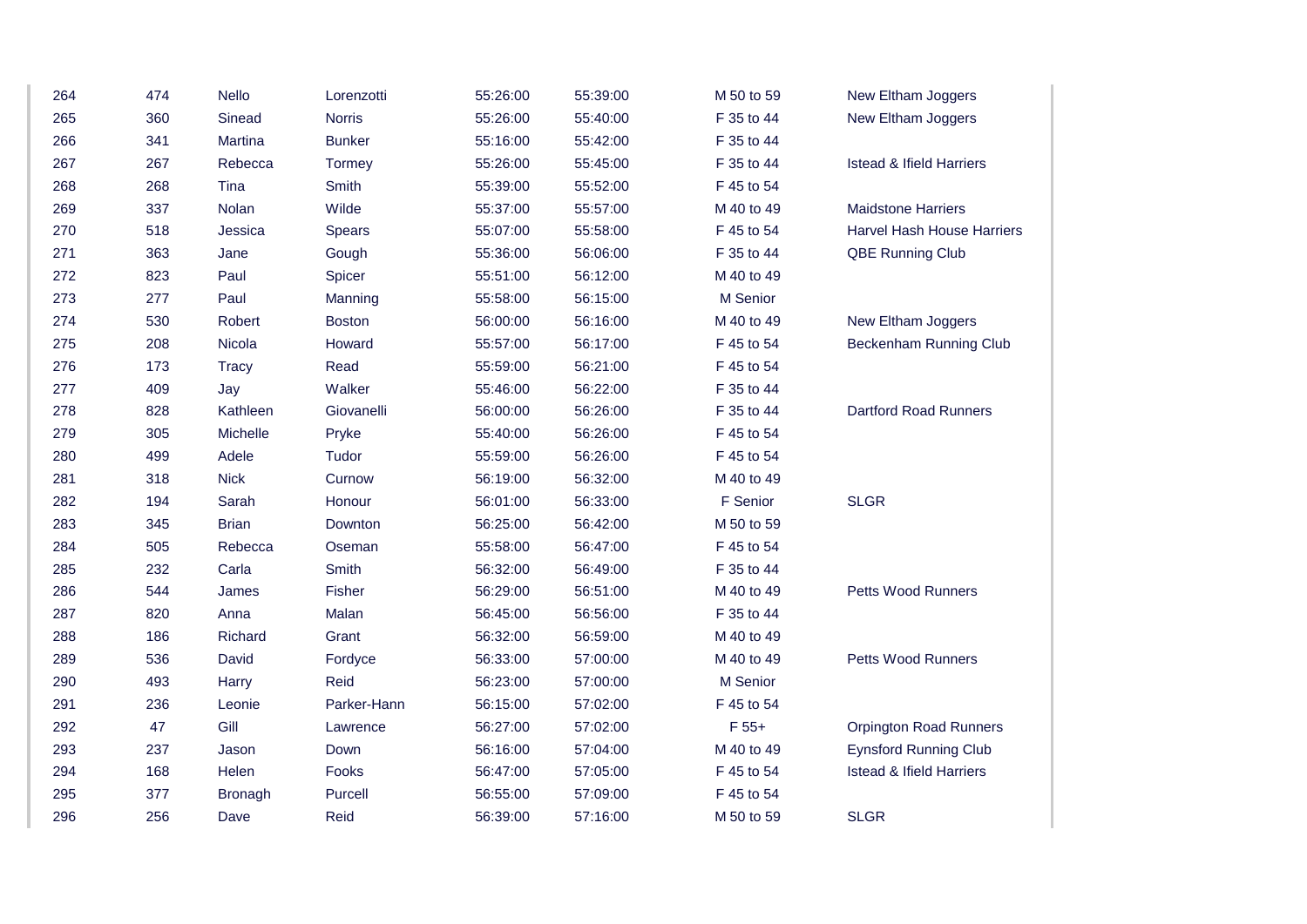| 297 | 578            | Guilherme       | Svizzero         | 57:08:00 | 57:20:00 | M Senior   | <b>TriSurrey</b>                    |
|-----|----------------|-----------------|------------------|----------|----------|------------|-------------------------------------|
| 298 | 450            | <b>Nicholas</b> | <b>Brick</b>     | 56:51:00 | 57:27:00 | M 50 to 59 | <b>Orpington Road Runners</b>       |
| 299 | 110            | Manjunath       | Boominath        | 57:03:00 | 57:31:00 | M Senior   |                                     |
| 300 | 104            | Janet           | Cooper           | 57:08:00 | 57:33:00 | $F 55+$    | <b>SLGR</b>                         |
| 301 | 582            | Anthony         | Langley          | 57:14:00 | 57:35:00 | M 50 to 59 | Unattached                          |
| 302 | 413            | Lewis           | <b>Humphris</b>  | 57:17:00 | 57:39:00 | M 40 to 49 | <b>Orpington Road Runners</b>       |
| 303 | 410            | Mark            | Dunt             | 56:47:00 | 57:39:00 | M 40 to 49 |                                     |
| 304 | 261            | Valerie         | Bevan            | 57:20:00 | 57:40:00 | $F 55+$    |                                     |
| 305 | $\,6$          | David           | <b>Morris</b>    | 56:58:00 | 57:43:00 | M 50 to 59 |                                     |
| 306 | 441            | David           | Shutler          | 57:08:00 | 57:46:00 | M Senior   |                                     |
| 307 | 326            | Trevor          | Rushbrook        | 57:25:00 | 57:50:00 | M 60+      |                                     |
| 308 | 324            | Jennie          | Donovan          | 57:26:00 | 57:50:00 | F 35 to 44 |                                     |
| 309 | 462            | Colin           | Honour           | 57:02:00 | 57:51:00 | M 60+      | <b>SLGR</b>                         |
| 310 | 320            | Paul            | Yetman           | 57:34:00 | 58:02:00 | M 50 to 59 |                                     |
| 311 | 36             | Phillipa        | Veitch           | 57:42:00 | 58:02:00 | F 45 to 54 | <b>Istead &amp; Ifield Harriers</b> |
| 312 | 214            | Frank           | Mayne            | 57:50:00 | 58:05:00 | M 50 to 59 |                                     |
| 313 | $\overline{2}$ | Donna           | Hamshare         | 57:24:00 | 58:06:00 | F 35 to 44 |                                     |
| 314 | 213            | Clive           | Fisher           | 57:23:00 | 58:16:00 | M Senior   | Swanley & District AC               |
| 315 | 85             | lan             | Rose             | 57:43:00 | 58:18:00 | M 40 to 49 |                                     |
| 316 | 92             | Xuan            | Pang             | 57:49:00 | 58:19:00 | F 45 to 54 |                                     |
| 317 | 19             | Alexander       | Valentino        | 58:00:00 | 58:19:00 | M 50 to 59 | <b>Central Park Athletics</b>       |
| 318 | 53             | Mathew          | Woolston         | 57:37:00 | 58:20:00 | M 40 to 49 | <b>SLGR</b>                         |
| 319 | 61             | <b>Vikki</b>    | Russell          | 57:38:00 | 58:20:00 | F 35 to 44 |                                     |
| 320 | 183            | <b>Stewart</b>  | <b>Blackmore</b> | 58:01:00 | 58:22:00 | M Senior   |                                     |
| 321 | 90             | Natasha         | Hammond          | 58:01:00 | 58:23:00 | F 45 to 54 |                                     |
| 322 | 91             | Clare           | <b>Tamsett</b>   | 58:04:00 | 58:26:00 | F 45 to 54 |                                     |
| 323 | 45             | <b>Rick</b>     | Wade             | 58:12:00 | 58:29:00 | M 40 to 49 | <b>Castle Point Joggers</b>         |
| 324 | 573            | Simon           | Perry            | 57:41:00 | 58:32:00 | M 40 to 49 | <b>Harvel Hash House Harriers</b>   |
| 325 | 260            | Trevor          | Bevan            | 58:20:00 | 58:39:00 | M 60+      |                                     |
| 326 | 17             | Amanda          | Graham           | 58:24:00 | 58:53:00 | F 45 to 54 | <b>Istead &amp; Ifield Harriers</b> |
| 327 | 122            | <b>Stuart</b>   | Nihcolls         | 58:31:00 | 58:53:00 | M 40 to 49 |                                     |
| 328 | 191            | Caroline        | Judge            | 58:46:00 | 58:55:00 | F 45 to 54 | <b>Dartford Road Runners</b>        |
| 329 | 207            | Jonathan        | Crowle           | 58:07:00 | 58:55:00 | M 40 to 49 | <b>Istead &amp; Ifield Harriers</b> |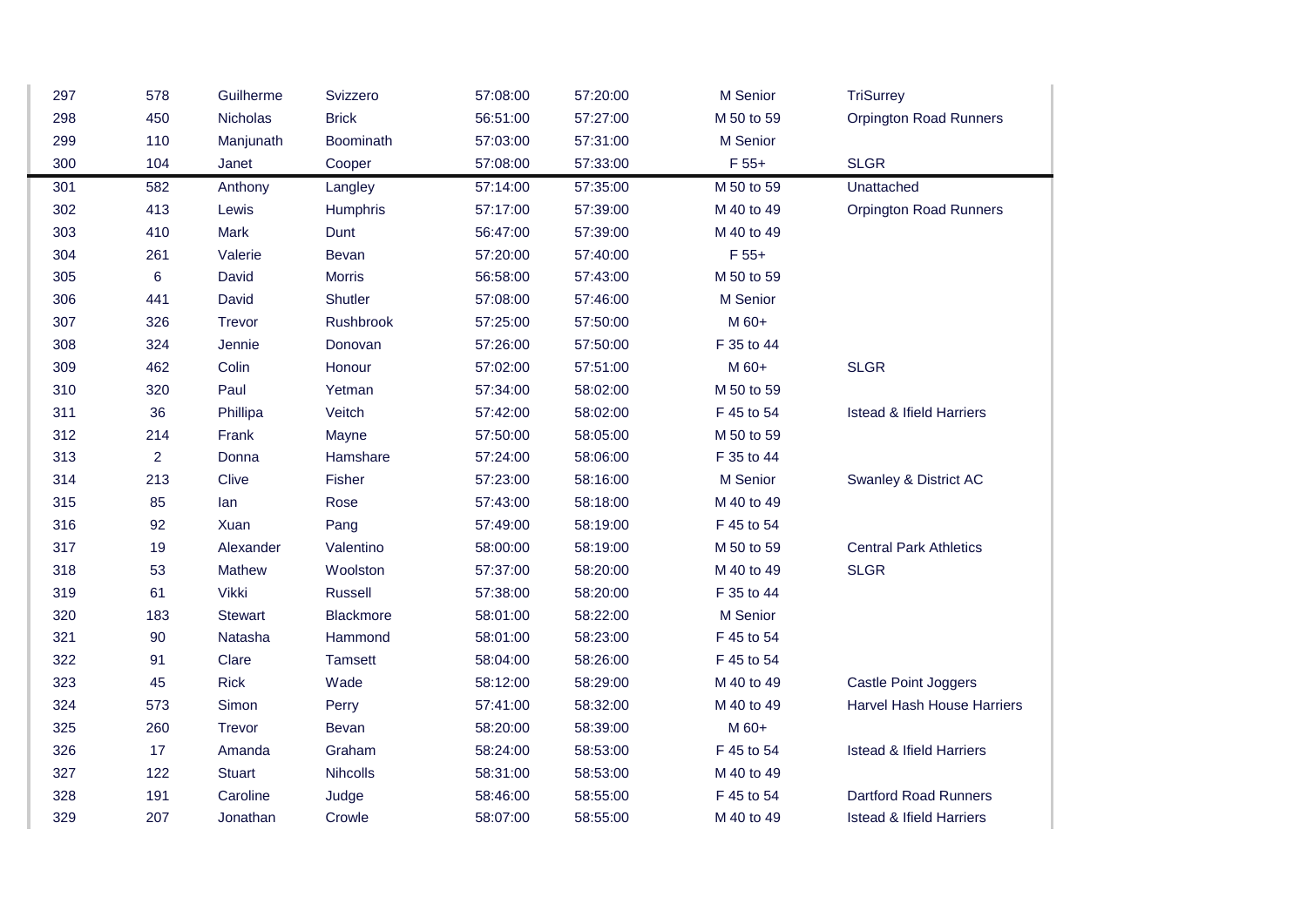| 330 | 303 | Fiona        | Sutherland            | 58:41:00 | 59:03:00 | $F 55+$    | <b>Bishops Stortford RC</b>         |
|-----|-----|--------------|-----------------------|----------|----------|------------|-------------------------------------|
| 331 | 574 | Jo           | Hampton               | 58:29:00 | 59:06:00 | F 45 to 54 | <b>Orpington Road Runners</b>       |
| 332 | 555 | Antony       | Jeffery               | 58:54:00 | 59:06:00 | M 50 to 59 |                                     |
| 333 | 288 | Rebecca      | Finch                 | 58:40:00 | 59:11:00 | F Senior   | <b>Dartford Road Runners</b>        |
| 334 | 378 | Fernanda     | <b>Bland</b>          | 58:43:00 | 59:22:00 | F 45 to 54 |                                     |
| 335 | 387 | Adam         | Westbrooke            | 58:53:00 | 59:24:00 | M 40 to 49 | Sevenoaks AC                        |
| 336 | 218 | Claire       | <b>Watts Williams</b> | 58:39:00 | 59:28:00 | F 45 to 54 | <b>Eynsford Running Club</b>        |
| 337 | 475 | Katy         | Cox                   | 59:12:00 | 59:36:00 | F Senior   |                                     |
| 338 | 447 | Lauren       | Wellbeloved           | 59:03:00 | 59:36:00 | F Senior   |                                     |
| 339 | 412 | William      | <b>Matthews</b>       | 59:23:00 | 59:38:00 | M Senior   | New Eltham Joggers                  |
| 340 | 134 | Megan        | Fletcher              | 59:22:00 | 59:41:00 | F Senior   | <b>Central Park Athletics</b>       |
| 341 | 96  | Jon          | Langford              | 59:06:00 | 59:44:00 | M 40 to 49 | <b>Dartford Road Runners</b>        |
| 342 | 526 | Deborah      | Ford                  | 59:28:00 | 59:48:00 | F 45 to 54 | Beckenham Running Club              |
| 343 | 454 | <b>Kim</b>   | Chance                | 59:03:00 | 59:52:00 | F 45 to 54 | <b>Orpington Road Runners</b>       |
| 344 | 374 | Emma         | Jones                 | 59:02:00 | 59:52:00 | F 45 to 54 | <b>Orpington Road Runners</b>       |
| 345 | 211 | Fiona        | Hemsley               | 59:30:00 | 59:58:00 | $F 55+$    | <b>Bromley Veterans AC</b>          |
| 346 | 230 | <b>Nicky</b> | Morgan                | 59:26:00 | 01:00:00 | F 45 to 54 |                                     |
| 347 | 561 | Damian       | Gibbs                 | 59:38:00 | 01:00:01 | M 40 to 49 | <b>Central Park Athletics</b>       |
| 348 | 560 | Victoria     | Gibbs                 | 59:38:00 | 01:00:01 | F 45 to 54 | <b>Central Park Athletics</b>       |
| 349 | 537 | Rachel       | Williams              | 59:33:00 | 01:00:05 | F Senior   |                                     |
| 350 | 510 | Deborah      | Foy                   | 59:49:00 | 01:00:10 | F 45 to 54 |                                     |
| 351 | 338 | Malcolm      | Hooper                | 59:45:00 | 01:00:10 | M 60+      |                                     |
| 352 | 190 | Vicki        | Denny                 | 59:45:00 | 01:00:15 | F 45 to 54 | <b>Istead &amp; Ifield Harriers</b> |
| 353 | 391 | lan          | Willmott              | 59:40:00 | 01:00:19 | M 50 to 59 | <b>Dartford Road Runners</b>        |
| 354 | 174 | Jane         | Hughes                | 01:00:04 | 01:00:22 | $F 55+$    |                                     |
| 355 | 357 | Paula        | Theron                | 01:00:25 | 01:00:25 | F 45 to 54 |                                     |
| 356 | 79  | <b>Tracy</b> | <b>Daniels</b>        | 59:56:00 | 01:00:25 | F 45 to 54 | <b>Dartford Road Runners</b>        |
| 357 | 185 | Michael      | <b>Brockbank</b>      | 59:50:00 | 01:00:25 | M Senior   |                                     |
| 358 | 469 | Sandra       | <b>Barbuti</b>        | 59:52:00 | 01:00:25 | F 45 to 54 | <b>Istead &amp; Ifield Harriers</b> |
| 359 | 244 | Simon        | Lambeth               | 59:45:00 | 01:00:27 | M 40 to 49 |                                     |
| 360 | 93  | Hannah       | Maskell               | 59:50:00 | 01:00:28 | F 35 to 44 | <b>Dartford Road Runners</b>        |
| 361 | 343 | Sarah        | Dowling               | 01:00:00 | 01:00:28 | F 45 to 54 | <b>Bromley Veterans AC</b>          |
| 362 | 567 | Richard      | Hudson                | 59:51:00 | 01:00:31 | M 50 to 59 | <b>Gravesend Road Runners</b>       |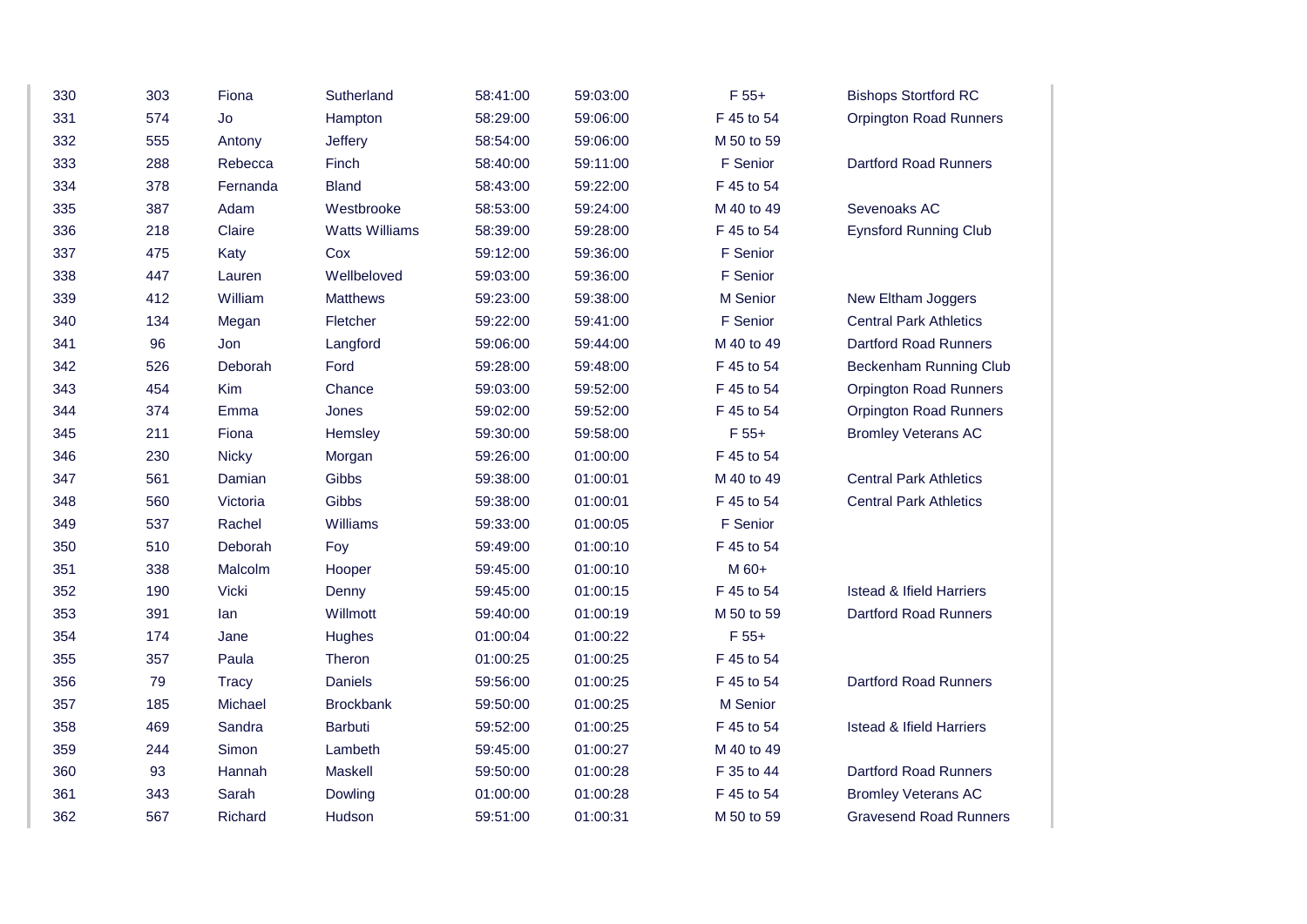| 363 | 98  | Joyce          | Bell            | 01:00:03 | 01:00:32 | $F 55+$    | <b>Istead &amp; Ifield Harriers</b> |
|-----|-----|----------------|-----------------|----------|----------|------------|-------------------------------------|
| 364 | 265 | Nigel          | Goddard         | 01:00:16 | 01:00:32 | M 50 to 59 |                                     |
| 365 | 103 | David          | Cooper          | 01:00:08 | 01:00:33 | M 60+      | <b>SLGR</b>                         |
| 366 | 470 | Simon          | Hooper          | 59:56:00 | 01:00:39 | M 40 to 49 | Oaks Blokes                         |
| 367 | 335 | Alan           | Jackaman        | 01:00:30 | 01:00:46 | M 60+      | New Eltham Joggers                  |
| 368 | 73  | Joan           | Allen           | 59:59:00 | 01:00:46 | F 45 to 54 | <b>Bromley Veterans AC</b>          |
| 369 | 108 | Emma           | D'Almeida       | 01:00:01 | 01:00:47 | F 45 to 54 | <b>Bromley Veterans AC</b>          |
| 370 | 151 | <b>Barbara</b> | <b>Baker</b>    | 01:00:17 | 01:00:47 | $F 55+$    | <b>Bromley Veterans AC</b>          |
| 371 | 131 | Hilary         | Jones           | 01:00:34 | 01:01:04 | $F 55+$    | <b>SLGR</b>                         |
| 372 | 461 | Darian         | Keady           | 01:00:11 | 01:01:05 | M Senior   |                                     |
| 373 | 443 | Vince          | <b>Mills</b>    | 01:00:39 | 01:01:07 | M 50 to 59 |                                     |
| 374 | 170 | Natasha        | Godfrey         | 01:00:35 | 01:01:09 | F 35 to 44 |                                     |
| 375 | 404 | Elaine         | Bell            | 01:00:39 | 01:01:12 | F Senior   | <b>SLGR</b>                         |
| 376 | 156 | Marion         | <b>Browne</b>   | 01:00:38 | 01:01:13 | F 45 to 54 | <b>SLGR</b>                         |
| 377 | 822 | Sharon         | Greaves         | 01:00:54 | 01:01:14 | F Senior   |                                     |
| 378 | 199 | Karen          | <b>Taylor</b>   | 01:00:56 | 01:01:16 | F 35 to 44 |                                     |
| 379 | 321 | Samantha       | Darby           | 01:00:38 | 01:01:19 | F 45 to 54 |                                     |
| 380 | 59  | Charlotte      | <b>Buchanan</b> | 01:01:02 | 01:01:26 | F 35 to 44 |                                     |
| 381 | 824 | Robert         | <b>Burnand</b>  | 01:00:43 | 01:01:36 | M 50 to 59 |                                     |
| 382 | 397 | Wendy          | Sheaf           | 01:01:07 | 01:01:41 | F 35 to 44 |                                     |
| 383 | 396 | James          | <b>Russell</b>  | 01:01:07 | 01:01:41 | M Senior   |                                     |
| 384 | 471 | Alison         | Ward            | 01:01:12 | 01:01:50 | F 45 to 54 | <b>Orpington Road Runners</b>       |
| 385 | 581 | Amar           | Deogirikar      | 01:01:12 | 01:01:50 | M Senior   | <b>Orpington Road Runner</b>        |
| 386 | 27  | Larissa        | O'Halloran      | 01:01:36 | 01:01:54 | F 35 to 44 | <b>Central Park Athletics</b>       |
| 387 | 554 | Andrew         | Wickens         | 01:01:23 | 01:01:57 | M 50 to 59 |                                     |
| 388 | 539 | <b>Barry</b>   | Hall            | 01:01:31 | 01:02:12 | M 50 to 59 |                                     |
| 389 | 123 | Sally          | Callaghan       | 01:01:42 | 01:02:12 | $F 55+$    | <b>Istead &amp; Ifield Harriers</b> |
| 390 | 11  | Liz            | Hamer           | 01:01:34 | 01:02:15 | F 35 to 44 |                                     |
| 391 | 281 | Claire         | Chamberlain     | 01:01:52 | 01:02:23 | F 35 to 44 | Vegan Runners UK                    |
| 392 | 210 | Paul           | Hemsley         | 01:02:03 | 01:02:28 | M 50 to 59 | <b>Bromley Veterans AC</b>          |
| 393 | 585 | Laura          | Williams        | 01:01:57 | 01:02:33 | F 45 to 54 | <b>Datchet Dashers</b>              |
| 394 | 245 | Annie          | Callahan        | 01:01:46 | 01:02:34 | F Senior   |                                     |
| 395 | 13  | Sarah          | North           | 01:02:12 | 01:02:52 | F 35 to 44 |                                     |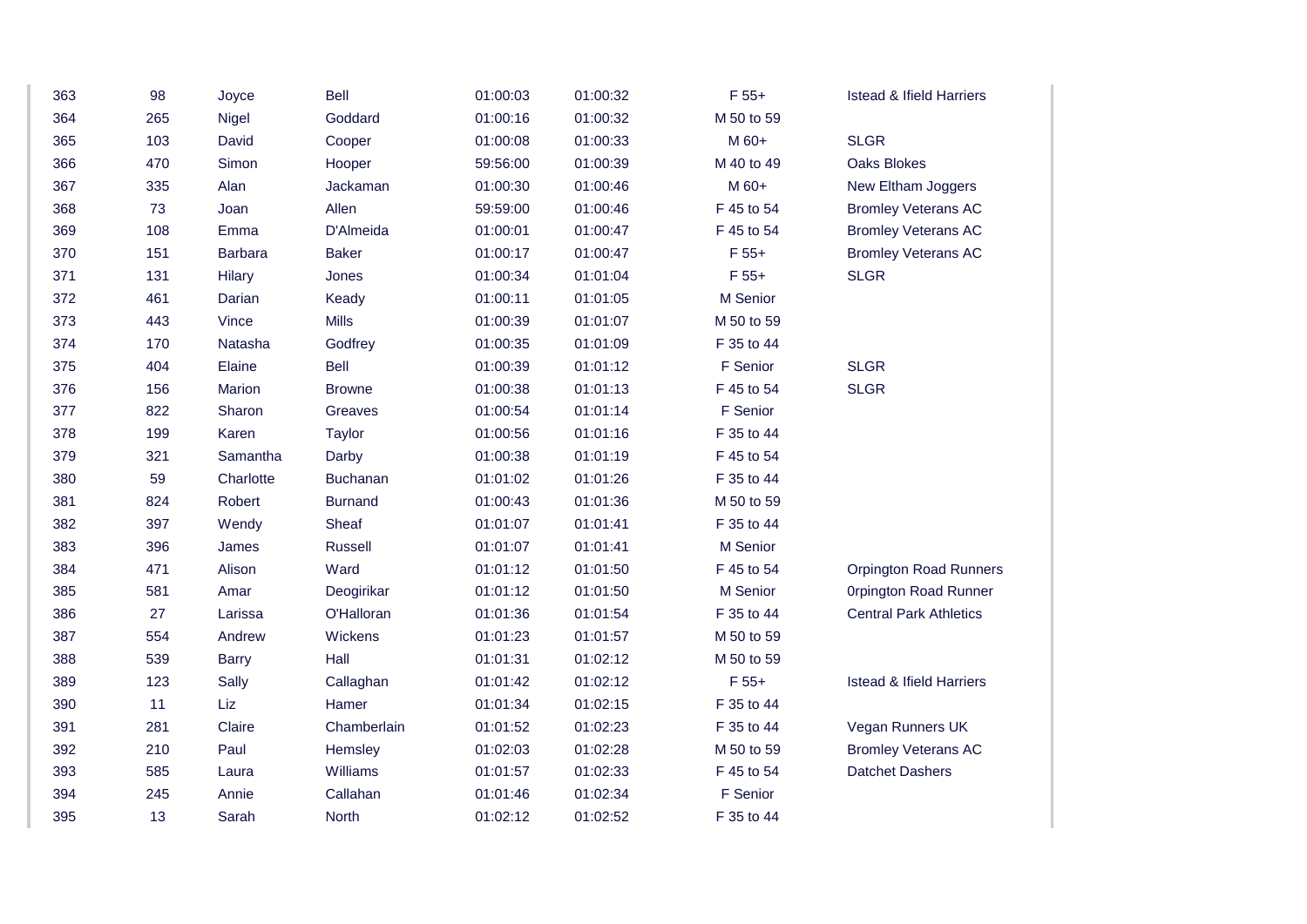| 396 | 14  | John              | <b>North</b>    | 01:02:12 | 01:02:52 | M Senior   |                                     |
|-----|-----|-------------------|-----------------|----------|----------|------------|-------------------------------------|
| 397 | 427 | martin            | harman          | 01:02:37 | 01:02:56 | M 40 to 49 | <b>Central Park Athletics</b>       |
| 398 | 571 | <b>Tracy</b>      | <b>Brand</b>    | 01:02:38 | 01:03:04 | F 45 to 54 |                                     |
| 399 | 216 | Ann               | Nugent          | 01:02:37 | 01:03:05 | F 45 to 54 | <b>Dartford Road Runners</b>        |
| 400 | 184 | Sue               | Haywood         | 01:02:30 | 01:03:07 | $F 55+$    |                                     |
| 401 | 220 | <b>Bernadette</b> | Fry             | 01:02:27 | 01:03:13 | F 45 to 54 | <b>Bromley Veterans AC</b>          |
| 402 | 46  | Rob               | Lawrence        | 01:02:39 | 01:03:14 | M 50 to 59 | <b>Orpington Road Runners</b>       |
| 403 | 69  | Michelle          | Gardner         | 01:02:38 | 01:03:16 | F 45 to 54 | <b>Haverhill Running Club</b>       |
| 404 | 224 | Chuck             | Penwarden       | 01:02:49 | 01:03:40 | M 50 to 59 | <b>Eynsford Running Club</b>        |
| 405 | 139 | Louise            | <b>Baker</b>    | 01:02:54 | 01:03:45 | F 45 to 54 | <b>Orpington Road Runners</b>       |
| 406 | 182 | Sarah             | Gilby           | 01:02:58 | 01:03:46 | F 35 to 44 |                                     |
| 407 | 579 | Graham            | Fryatt          | 01:02:52 | 01:03:46 | M 60+      | <b>Central Park Athletics</b>       |
| 408 | 272 | Rachael           | <b>Baird</b>    | 01:03:23 | 01:03:56 | F 45 to 54 |                                     |
| 409 | 463 | Hannah            | Terwilliger     | 01:03:24 | 01:03:56 | F Senior   |                                     |
| 410 | 292 | Rene              | Roets           | 01:03:13 | 01:03:57 | M 60+      |                                     |
| 411 | 531 | Sue               | Woodhead        | 01:03:32 | 01:04:09 | F 45 to 54 | <b>Orpington Road Runners</b>       |
| 412 | 487 | Angela            | Cawley          | 01:03:53 | 01:04:09 | F 35 to 44 |                                     |
| 413 | 239 | Karen             | <b>Bardrick</b> | 01:03:22 | 01:04:12 | F 45 to 54 | <b>Eynsford Running Club</b>        |
| 414 | 460 | Martin            | Dixon           | 01:03:23 | 01:04:12 | M 50 to 59 |                                     |
| 415 | 28  | Michaela          | Mcmillan        | 01:04:03 | 01:04:19 | F 45 to 54 | <b>Central Park Athletics</b>       |
| 416 | 94  | Joanna            | Page            | 01:03:33 | 01:04:22 | F 35 to 44 |                                     |
| 417 | 84  | Eloise            | Rose            | 01:03:49 | 01:04:25 | F 45 to 54 |                                     |
| 418 | 520 | Gemma             | Hancock         | 01:03:56 | 01:04:28 | F 35 to 44 |                                     |
| 419 | 494 | Lee               | Mitchell        | 01:03:54 | 01:04:38 | M Senior   | <b>Petts Wood Runners</b>           |
| 420 | 456 | David             | Hamer           | 01:03:54 | 01:04:43 | M 60+      |                                     |
| 421 | 457 | Lesley            | Hamer           | 01:03:53 | 01:04:44 | $F 55+$    |                                     |
| 422 | 492 | Janice            | Mitchell        | 01:04:10 | 01:04:55 | $F 55+$    | Petts Wood Runners                  |
| 423 | 556 | rosemary          | arnold          | 01:04:19 | 01:04:56 | $F 55+$    | <b>Bexley AC</b>                    |
| 424 | 488 | Nathalie          | <b>Mitchell</b> | 01:04:12 | 01:04:57 | F 35 to 44 |                                     |
| 425 | 483 | <b>Mike</b>       | Adkin           | 01:04:16 | 01:05:03 | M 50 to 59 |                                     |
| 426 | 371 | Ruth              | McSweeney       | 01:04:32 | 01:05:03 | F 45 to 54 | <b>Istead &amp; Ifield Harriers</b> |
| 427 | 375 | Sarah             | <b>Baxter</b>   | 01:04:23 | 01:05:08 | F 45 to 54 |                                     |
| 428 | 70  | Clive             | Chipping        | 01:04:32 | 01:05:16 | M 50 to 59 |                                     |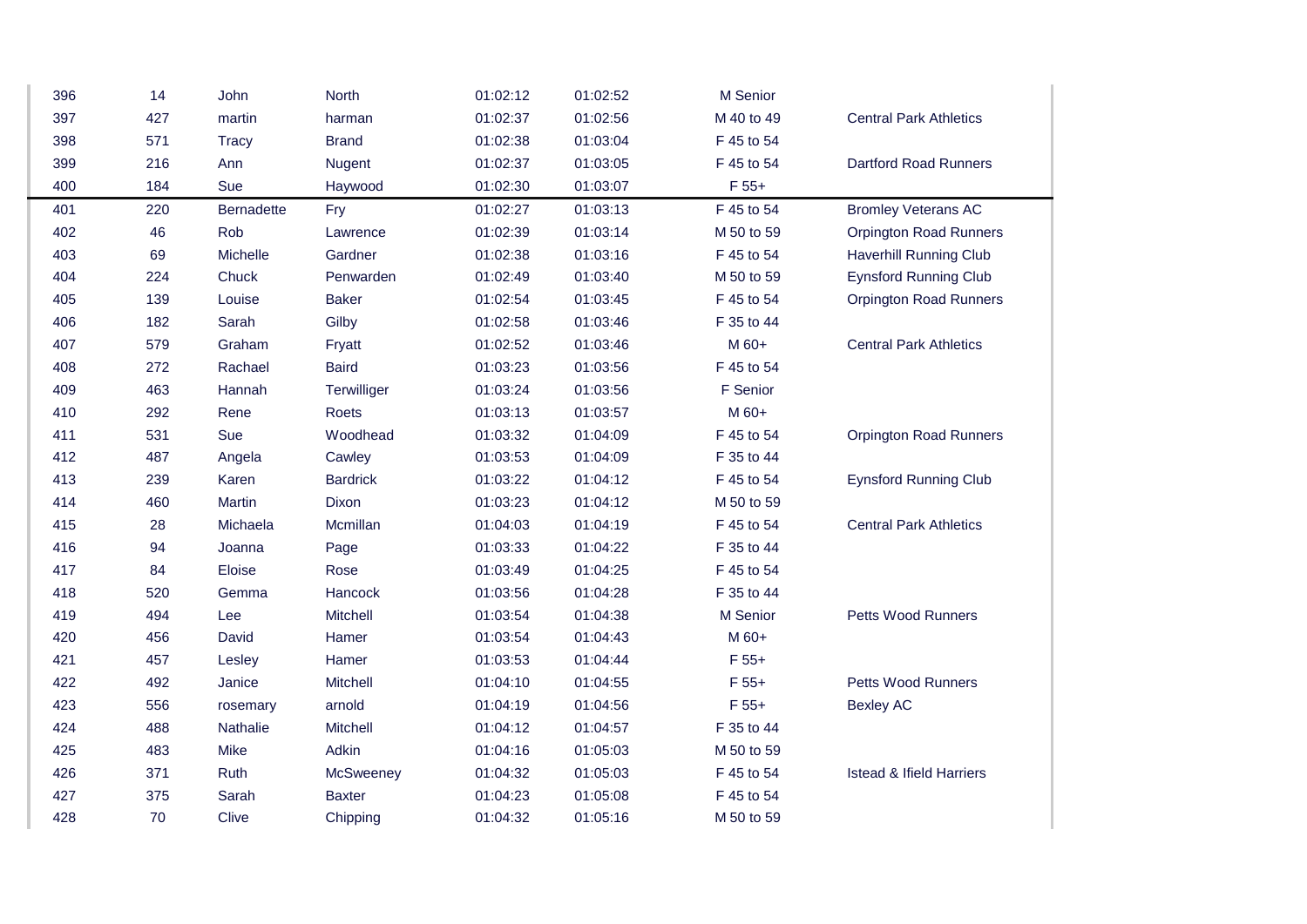| 429 | 482 | Joanne       | <b>McCaffrey</b> | 01:04:36 | 01:05:23 | F 45 to 54 |                               |
|-----|-----|--------------|------------------|----------|----------|------------|-------------------------------|
| 430 | 25  | Robin        | Mahadeo          | 01:04:44 | 01:05:26 | M 40 to 49 |                               |
| 431 | 515 | <b>Vicky</b> | Trevatt          | 01:05:07 | 01:05:39 | F 35 to 44 |                               |
| 432 | 591 | Lee          | Dyson            | 01:05:09 | 01:05:39 | M Senior   |                               |
| 433 | 550 | Emma         | White            | 01:05:10 | 01:05:41 | F 35 to 44 |                               |
| 434 | 249 | Maggie       | O'Shaughnessy    | 01:05:18 | 01:05:46 | $F 55+$    | <b>Dartford Road Runners</b>  |
| 435 | 805 | Jo           | Lovett           | 01:05:07 | 01:05:46 | F Senior   |                               |
| 436 | 128 | Simon        | <b>Bartlett</b>  | 01:05:36 | 01:05:53 | M 50 to 59 |                               |
| 437 | 347 | Charlotte    | Nurthen          | 01:05:39 | 01:06:11 | F Senior   |                               |
| 438 | 282 | Darina       | Cavanagh         | 01:05:41 | 01:06:12 | F 45 to 54 | <b>Petts Wood Runners</b>     |
| 439 | 542 | Mike         | Harwood          | 01:06:03 | 01:06:17 | M 40 to 49 |                               |
| 440 | 176 | Wendy        | Chatman          | 01:05:52 | 01:06:26 | $F 55+$    | <b>SLGR</b>                   |
| 441 | 86  | Laura        | Short            | 01:05:51 | 01:06:27 | F 35 to 44 |                               |
| 442 | 333 | Elizabeth    | Horsley          | 01:05:46 | 01:06:30 | $F 55+$    | <b>Cambridge Harriers</b>     |
| 443 | 398 | Kay          | Kapsalis         | 01:06:01 | 01:06:34 | F 45 to 54 | <b>SLGR</b>                   |
| 444 | 226 | Kimberley    | West             | 01:05:51 | 01:06:37 | F Senior   |                               |
| 445 | 291 | Timothy      | Clifton          | 01:05:49 | 01:06:37 | M Senior   |                               |
| 446 | 580 | Karen        | Servadei         | 01:05:44 | 01:06:38 | $F 55+$    |                               |
| 447 | 33  | Jill         | Saville          | 01:06:18 | 01:06:47 | $F 55+$    | <b>Dartford Road Runners</b>  |
| 448 | 82  | Karen        | Nicholls         | 01:06:21 | 01:06:49 | F 45 to 54 | <b>Dartford Road Runners</b>  |
| 449 | 317 | Emma         | Mann             | 01:06:47 | 01:07:00 | F 35 to 44 |                               |
| 450 | 259 | Hugh         | Scarlin          | 01:06:33 | 01:07:18 | M Senior   |                               |
| 451 | 279 | Maxim        | Homans-Yau       | 01:06:58 | 01:07:30 | F 35 to 44 |                               |
| 452 | 538 | Sarah        | <b>Terry</b>     | 01:07:16 | 01:07:31 | F 35 to 44 | <b>Gravesend Road Runners</b> |
| 453 | 162 | Sam          | Welstead         | 01:07:13 | 01:07:38 | F 45 to 54 |                               |
| 454 | 149 | Jane         | Vallins          | 01:07:13 | 01:07:38 | F 45 to 54 |                               |
| 455 | 271 | Thayer       | Prime            | 01:06:50 | 01:07:38 | F 35 to 44 |                               |
| 456 | 258 | Sarah        | <b>Taylor</b>    | 01:06:55 | 01:07:39 | F Senior   |                               |
| 457 | 228 | Jeanette     | Elven            | 01:06:55 | 01:07:41 | F 45 to 54 | <b>Bromley Veterans AC</b>    |
| 458 | 352 | Charlotte    | Hughes           | 01:07:42 | 01:07:53 | F 35 to 44 |                               |
| 459 | 421 | Glen         | <b>Blow</b>      | 01:07:34 | 01:08:07 | M 40 to 49 | <b>SLGR</b>                   |
| 460 | 181 | Victoria     | Gilson           | 01:07:30 | 01:08:18 | F 35 to 44 |                               |
| 461 | 376 | steve        | wehrle           | 01:07:44 | 01:08:22 | M 60+      | <b>Orpington Road Runners</b> |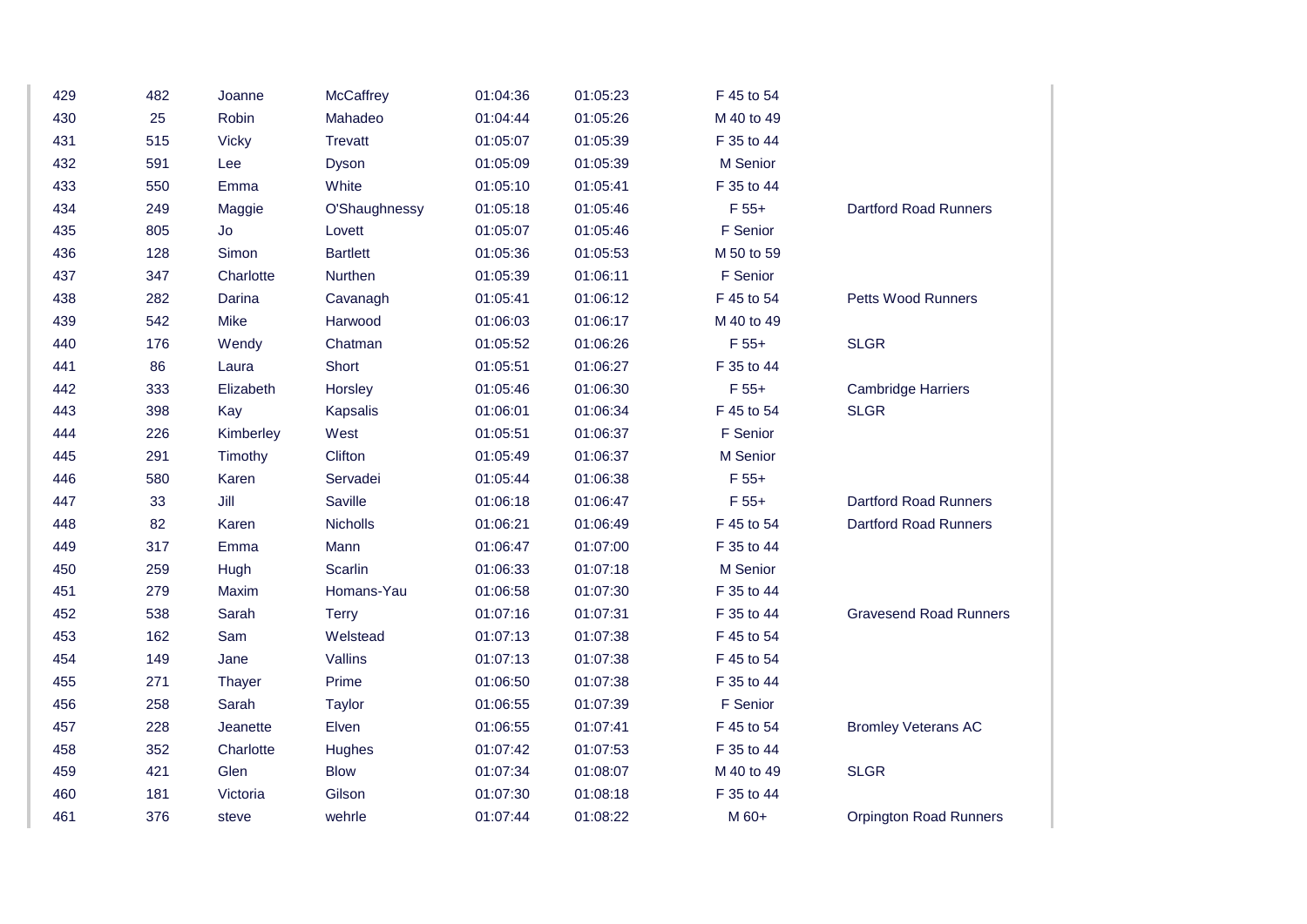| 462 | 339                     | Joanne        | Clarke       | 01:07:57 | 01:08:28 | F 45 to 54      |                               |
|-----|-------------------------|---------------|--------------|----------|----------|-----------------|-------------------------------|
| 463 | 418                     | Faith         | Cook         | 01:08:25 | 01:08:50 | F Senior        |                               |
| 464 | 403                     | lan           | Walker       | 01:08:12 | 01:08:55 | M 60+           |                               |
| 465 | 135                     | Karen         | Welsh        | 01:08:38 | 01:08:57 | F 45 to 54      |                               |
| 466 | 350                     | Karl          | Firmin       | 01:08:31 | 01:09:01 | M 50 to 59      | <b>Rebel Runners Medway</b>   |
| 467 | 509                     | Martyn        | Longstaff    | 01:08:25 | 01:09:03 | M 60+           | <b>Orpington Road Runners</b> |
| 468 | 808                     | Darren        | Smith        | 01:08:36 | 01:09:16 | M 50 to 59      | <b>Witham Runners</b>         |
| 469 | 365                     | Matt          | Vanstone     | 01:08:42 | 01:09:28 | M 40 to 49      |                               |
| 470 | 385                     | Katherine     | Horsley      | 01:08:45 | 01:09:30 | F 45 to 54      |                               |
| 471 | $\overline{\mathbf{4}}$ | Helen         | Farrugia     | 01:08:38 | 01:09:32 | F 45 to 54      |                               |
| 472 | 532                     | Emma          | Sillitoe     | 01:08:54 | 01:09:32 | F Senior        | <b>Orpington Road Runners</b> |
| 473 | 533                     | Oliver        | Morse        | 01:09:03 | 01:09:34 | M Senior        |                               |
| 474 | 534                     | Claire        | Richardson   | 01:09:05 | 01:09:35 | F 35 to 44      |                               |
| 475 | 264                     | Thelma        | Richardson   | 01:08:47 | 01:09:36 | $F 55+$         |                               |
| 476 | 495                     | Lee           | Sharpe       | 01:09:16 | 01:09:39 | M 50 to 59      |                               |
| 477 | 146                     | Alexandra     | Slatter      | 01:09:18 | 01:09:41 | F 45 to 54      | <b>SLGR</b>                   |
| 478 | 23                      | <b>Mick</b>   | Cox          | 01:09:01 | 01:09:42 | M 60+           | <b>Central Park Athletics</b> |
| 479 | 68                      | Louise        | Smith        | 01:08:59 | 01:09:47 | F 45 to 54      | <b>Plumstead Runners</b>      |
| 480 | 147                     | Paul          | Slatter      | 01:09:31 | 01:09:53 | M 50 to 59      |                               |
| 481 | 496                     | Eric          | Enock        | 01:09:24 | 01:10:01 | M 50 to 59      | <b>Orpington Road Runners</b> |
| 482 | 15                      | Diane         | Ward         | 01:09:47 | 01:10:06 | F 45 to 54      |                               |
| 483 | 525                     | Alan          | Riddoch      | 01:09:15 | 01:10:11 | M 40 to 49      |                               |
| 484 | 809                     | Jon           | <b>Beard</b> | 01:09:43 | 01:10:22 | M 60+           |                               |
| 485 | 102                     | Hannah        | Harrison     | 01:10:13 | 01:10:31 | F 35 to 44      | <b>Petts Wood Runners</b>     |
| 486 | 40                      | May           | O'Reilly     | 01:10:14 | 01:10:34 | F 45 to 54      | <b>Bromley Veterans AC</b>    |
| 487 | 41                      | Moira         | Cheesman     | 01:10:15 | 01:10:35 | $F 55+$         | <b>Bromley Veterans AC</b>    |
| 488 | 212                     | Amy           | Fisher       | 01:10:02 | 01:10:55 | F Senior        | Swanley & District AC         |
| 489 | 361                     | <b>Tracey</b> | Kitchener    | 01:10:15 | 01:11:03 | F 45 to 54      | <b>Swanscome Stollers RRC</b> |
| 490 | 16                      | Peter         | Rixson       | 01:11:03 | 01:11:22 | M 50 to 59      |                               |
| 491 | 406                     | Luke          | Oxlade       | 01:12:03 | 01:12:37 | M Senior        | <b>SLGR</b>                   |
| 492 | 308                     | Caroline      | <b>Budd</b>  | 01:12:11 | 01:12:41 | F Senior        |                               |
| 493 | 171                     | Emma          | Gibbons      | 01:12:12 | 01:12:47 | F Senior        |                               |
| 494 | 442                     | Kate          | Shutler      | 01:12:20 | 01:12:59 | <b>F</b> Senior |                               |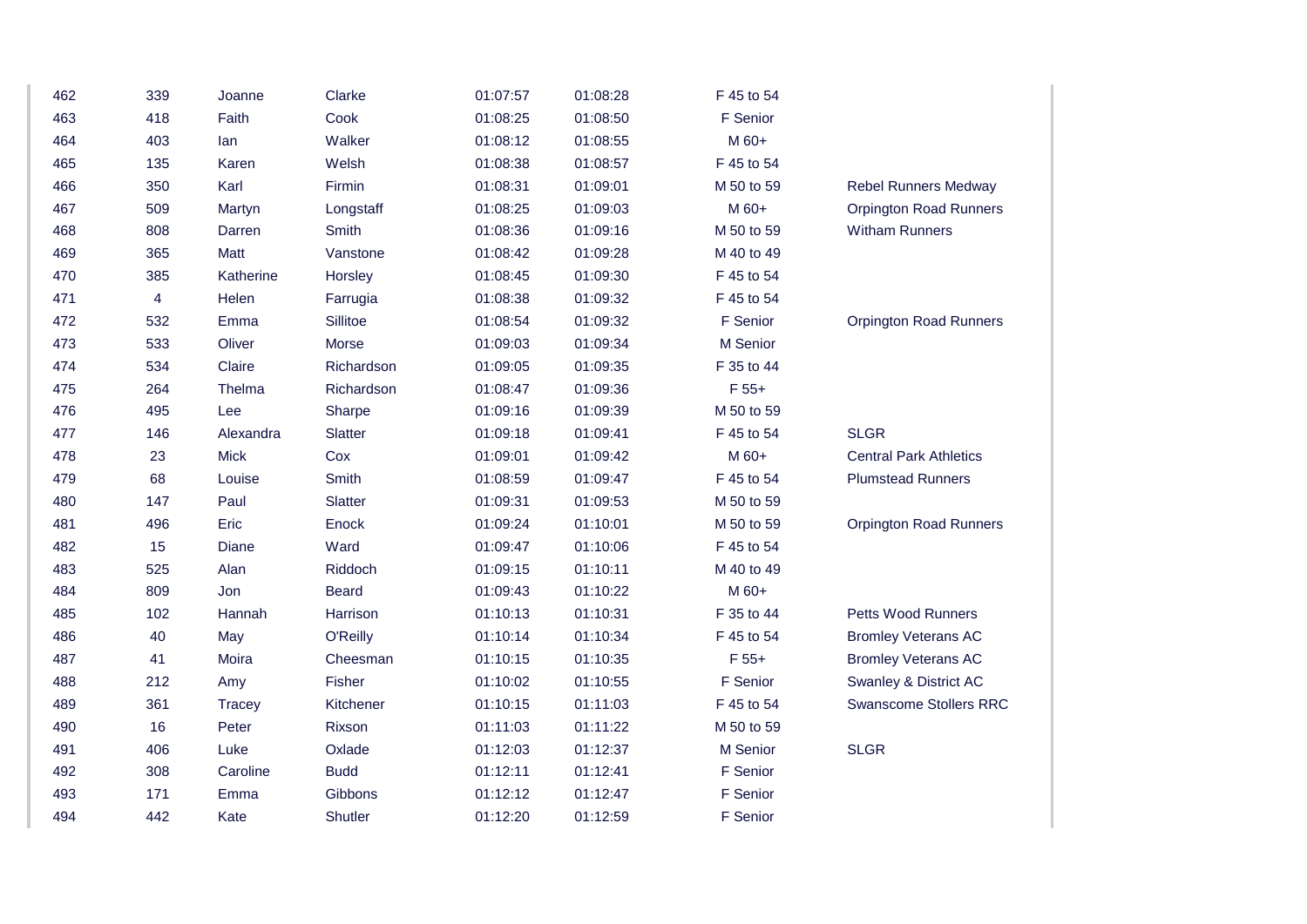| 495 | 296            | Richard          | Danston        | 01:12:11 | 01:12:59 | M 40 to 49 | <b>Central Park Athletics</b>       |
|-----|----------------|------------------|----------------|----------|----------|------------|-------------------------------------|
| 496 | 381            | Jane             | Osborne        | 01:12:56 | 01:13:37 | $F 55+$    |                                     |
| 497 | 356            | Molly            | <b>Stewart</b> | 01:13:40 | 01:14:21 | F Senior   |                                     |
| 498 | 382            | <b>Tracy</b>     | Chapman        | 01:13:41 | 01:14:22 | F 45 to 54 |                                     |
| 499 | 283            | Emma             | Killick        | 01:13:39 | 01:14:26 | F 45 to 54 |                                     |
| 500 | 48             | David            | Young          | 01:14:02 | 01:14:53 | M 50 to 59 |                                     |
| 501 | 38             | Paula            | Ferguson       | 01:14:02 | 01:14:53 | F 45 to 54 | <b>Orpington Road Runners</b>       |
| 502 | 138            | Russell          | Martin         | 01:14:17 | 01:14:57 | M 40 to 49 | <b>Dartford Road Runners</b>        |
| 503 | 434            | Angela           | Hodges         | 01:15:12 | 01:15:30 | F 45 to 54 |                                     |
| 504 | 504            | Dane             | <b>Todd</b>    | 01:15:05 | 01:15:39 | M 50 to 59 |                                     |
| 505 | 62             | Adrienne         | <b>Reeves</b>  | 01:15:00 | 01:15:43 | F 35 to 44 |                                     |
| 506 | 313            | <b>Belinda</b>   | <b>Bridge</b>  | 01:15:02 | 01:15:52 | F 45 to 54 | <b>Bromley Veterans AC</b>          |
| 507 | 486            | Lauren           | Downie         | 01:15:14 | 01:16:05 | $F 55+$    | <b>Orpington Road Runners</b>       |
| 508 | 77             | Ben              | Sowden         | 01:15:27 | 01:16:22 | M Senior   | <b>Dartford Road Runners</b>        |
| 509 | $\overline{7}$ | Amanda           | <b>Morris</b>  | 01:15:30 | 01:16:25 | F 45 to 54 |                                     |
| 510 | 50             | Stephanie        | Daley          | 01:16:13 | 01:16:31 | F 45 to 54 |                                     |
| 511 | 222            | Pat              | Cliff          | 01:15:41 | 01:16:32 | $F 55+$    | <b>Bromley Veterans AC</b>          |
| 512 | 22             | Janet            | Pyne           | 01:15:59 | 01:16:41 | $F 55+$    | <b>Central Park Athletics</b>       |
| 513 | 159            | Mel              | Preston        | 01:16:36 | 01:17:11 | F 45 to 54 | <b>SLGR</b>                         |
| 514 | 297            | Joanne           | Danston        | 01:16:45 | 01:17:34 | F 45 to 54 | <b>Central Park Athletics</b>       |
| 515 | 251            | <b>Jeannette</b> | Giles          | 01:19:09 | 01:19:43 | $F 55+$    | <b>Istead &amp; Ifield Harriers</b> |
| 516 | 243            | Katie            | Robinson       | 01:19:15 | 01:20:09 | F 35 to 44 |                                     |
| 517 | 804            | Kelly            | Smih           | 01:21:38 | 01:22:17 | F 45 to 54 |                                     |
| 518 | 301            | Lynne            | Mallery        | 01:22:13 | 01:23:09 | $F 55+$    | <b>Dartford Road Runners</b>        |
| 519 | 177            | Debbie           | Sawyer         | 01:22:19 | 01:23:14 | F 45 to 54 | <b>Dartford Road Runners</b>        |
| 520 | 523            | Hazel            | Spencer        | 01:22:44 | 01:23:31 | F Senior   |                                     |
| 521 | 130            | Frankie          | Grant          | 01:22:51 | 01:23:47 | F 35 to 44 |                                     |
| 522 | 145            | Claire           | Hannabuss      | 01:24:03 | 01:24:46 | F 35 to 44 |                                     |
| 523 | 144            | Claire           | <b>Styles</b>  | 01:24:11 | 01:24:54 | F 35 to 44 |                                     |
| 524 | 522            | Rose             | Spencer        | 01:24:57 | 01:25:44 | $F 55+$    |                                     |
| 525 | 143            | Kelly            | Sutherley      | 01:26:14 | 01:26:50 | F 35 to 44 |                                     |
| 526 | 290            | Christopher      | Nicolson       | 01:27:17 | 01:28:01 | M Senior   |                                     |
| 527 | 306            | Keith            | <b>Miles</b>   | 01:31:23 | 01:32:17 | M 50 to 59 | <b>Cambridge Harriers</b>           |